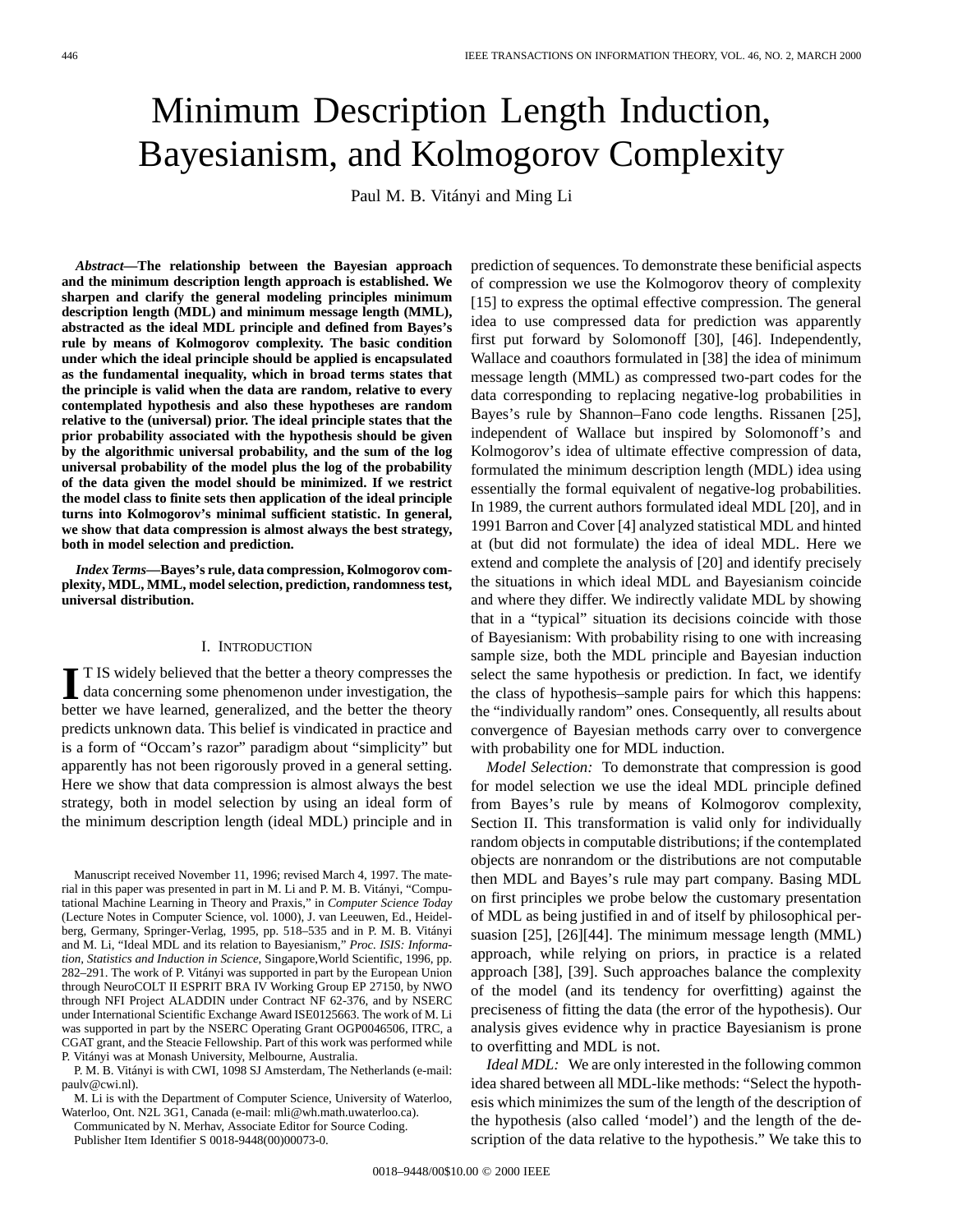mean that every contemplated individual hypothesis and every contemplated individual data sample is to be maximally compressed: the description lengths involved should be the shortest effective description lengths. We use "effective" in the sense of "Turing computable" [34], [47]. Shortest effective description length is asymptotically unique and objective and known as the *Kolmogorov complexity* [15] of the object being described. Thus "ideal MDL" is a Kolmogorov complexity based form of the minimum description length principle. In order to define ideal MDL from Bayes's rule we require some deep results due to L. A. Levin [19] and P. Gács [13] based on the novel notion of individual randomness of objects as expressed by P. Martin-Löf's randomness tests [22]. We show that the principle is valid when a basic condition encapsulated as the "fundamental inequality" (12) in Section II is satisfied. Broadly speaking, this happens when the data are random, relative to each contemplated hypothesis, and also these hypotheses are random relative to the contemplated prior. The latter requirement is always satisfied for the so-called "universal" prior. Under those conditions ideal MDL, Bayesianism, MDL, and MML, select pretty much the same hypothesis. Theorem 6 states that minimum description length reasoning using shortest effective descriptions coincides with Bayesian reasoning using the universal prior distribution [19], [12], [9], provided the minimum description length is achieved for those hypotheses with respect to which the data sample is individually random (in the sense of Martin-Löf). If we restrict the model class to finite sets then this procedure specializes to Kolmogorov's minimal sufficient statistics [8], [21].

*Kolmogorov Complexity:* We recapitulate the basic definitions in Appendix A in order to establish notations. Shortest effective descriptions are "effective" in the sense that we can compute the described objects from them. Unfortunately, [15], [41], there is no general method to compute the length of a shortest description (the Kolmogorov complexity) from the object being described. This obviously impedes actual use. Instead, one needs to consider recursive approximations to shortest descriptions; for example, by restricting the allowable approximation time. This course is followed in one sense or another in the practical incarnations such as MML and MDL. There one often uses simply the Shannon–Fano code, which assigns prefix code length  $l_x := -\log P(x)$  to x irrespective of the regularities in x. If  $P(x) = 2^{-l_x}$  for every  $x \in \{0, 1\}^n$ , then the codeword length of an all-zero  $x$  equals the codeword length of a truly irregular  $x$ . While the Shannon–Fano code gives an expected codeword length close to the entropy, it does not distinguish the regular elements of a probability ensemble from the random ones.

*Universal Probability Distribution:* Just as the Kolmogorov complexity measures the shortest effective description length of an object, the universal probability measures the greatest effective probability. Both notions are objective and absolute in the sense of being recursively invariant by Church's thesis [21]. We give definitions in Appendix B. We use universal probability as a universal prior in Bayes's rule to analyze ideal MDL.

*Martin-Löf Randomness:* The common meaning of a "random object" is an outcome of a random source. Such outcomes have expected properties but particular outcomes may or may not possess these expected properties. In contrast, we use the notion of randomness of individual objects. This elusive notion's long history goes back to the initial attempts by von Mises, [35] to formulate the principles of application of the calculus of probabilities to real-world phenomena. Classical probability theory cannot even express the notion of "randomness of individual objects." Following almost half a century of unsuccessful attempts, the theory of Kolmogorov complexity, [15], and Martin-Löf tests for randomness, [22], finally succeeded in formally expressing the novel notion of individual randomness in a correct manner, see [21]. Every individually random object possesses individually all effectively testable properties that are only *expected* for outcomes of the random source concerned. It will satisfy *all* effective tests for randomness—known and unknown alike. In Appendix C we recapitulate the basics.

*Two-Part Codes:* The prefix code of the shortest effective descriptions gives an expected codeword length close to the entropy and also compresses the regular objects until all regularity is squeezed out. All shortest effective descriptions are completely random themselves, without any regularity whatsoever. The MDL idea of a two-part code for a body of data  $D$  is natural from the perspective of Kolmogorov complexity. If  $D$  does not contain any regularities at all, then it consists of purely random data and the hypothesis is precisely that. Assume that the body of data  $D$  contains regularities. With the help of a description of those regularities (a model) we can describe the data compactly. Assuming that the regularities can be represented in an effective manner (that is, by a Turing machine), we encode the data as a program for that machine. Squeezing all effective regularity out of the data, we end up with a Turing machine representing the meaningful regular information in the data together with a program for that Turing machine representing the remaining meaningless randomness of the data. This intuition finds its basis in Definitions 10 and 11 in Appendix A. However, in general, there are many ways to make the division into meaningful information and remaining random information. In a painting, the represented image, the brush strokes, or even finer detail can be the relevant information, depending on what we are interested in. What we require is a rigorous mathematical condition to force a sensible division of the information at hand in a meaningful part and a meaningless part. One way to do this in a restricted setting where the hypotheses are finite sets was suggested by Kolmogorov at a Tallin conference in 1973 and published in [16]. See [8] and [21] and Section II-A. Given data  $D$ , the goal is to identify the "most likely" finite set  $A$  of which  $D$  is a "typical" element. For this purpose we consider sets A such that  $D \in A$ and we represent  $A$  by the *shortest* program  $A^*$  that computes the characteristic function of A. We use the notation  $d(A)$  for the number of elements in a finite set A. The *Kolmogorov minimal sufficient statistic* is the shortest  $A^*$ , say  $A_0^*$  associated with the set  $A_0$ , over all A containing D such that the two-part description consisting of  $A_0^*$  and  $\log d(A_0)$  is as short as the shortest *single* program that computes  $D$  without input. This definition is nonvacuous since there is a two-part code (based on hypothesis  $A_D = \{D\}$  that is as concise as the shortest single code.

The shortest two-part code must be at least as long as the shortest one-part code. Therefore, the description of D given  $A_0^*$ cannot be significantly shorter than  $log d(A_0)$ . By the theory of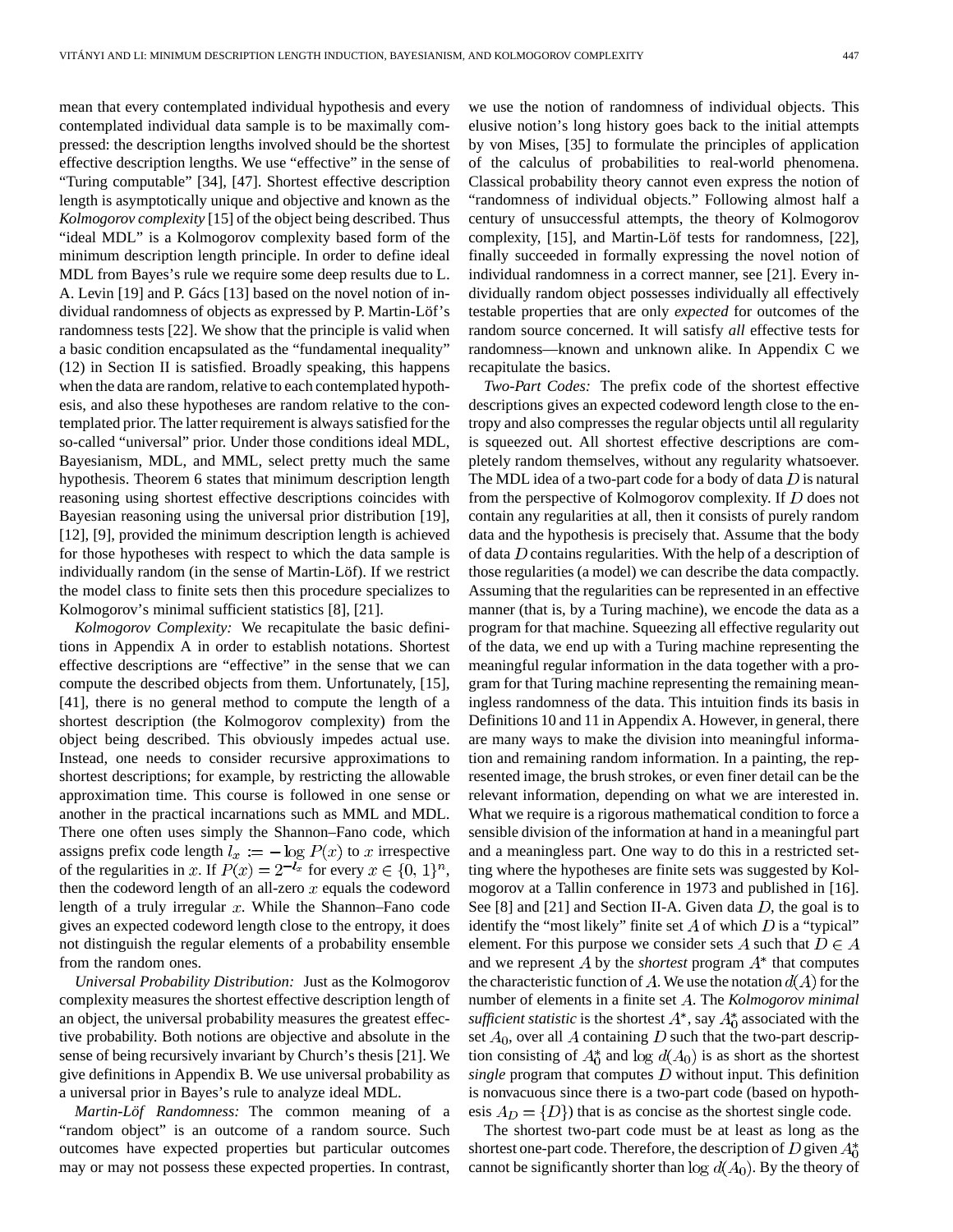Martin-Löf randomness in Appendix C this means that  $D$  is a "typical" element of  $A$ . The ideal MDL principle expounded in this paper is essentially a generalization of the Kolmogorov minimal sufficient statistic.

Note that in general finding a minimal sufficient statistic is not recursive. Similarly, even computing the MDL optimum in a much more restricted class of models may run into computation difficulties since it involves finding an optimum in a large set of candidates. In some cases one can approximate this optimum, [36], [40].

*Prediction:* The most likely single hypothesis does not necessarily give the prediction with the best expectation. For example, consider a situation where we are given a coin of unknown bias p of coming up "heads" which is either  $p_1 = \frac{1}{3}$  or  $p_2 = \frac{2}{3}$ . Suppose we have determined that there is probability  $\frac{2}{3}$ that  $p = p_1$  and probability  $\frac{1}{3}$  that  $p = p_2$ . Then the most likely hypothesis is  $p = p_1$  which predicts a next outcome "heads" as having probability  $\frac{1}{3}$ . Yet the expectation of throwing "heads" is given by the mixture

$$
\frac{2}{3}p_1 + \frac{1}{3}p_2 = \frac{4}{9}
$$

Thus the fact that compression is good for hypothesis identification problems does not imply that compression is good for prediction. In Section III, we analyze the relation between compression of the data sample and prediction in the very general setting of R. Solomonoff [30], [46], [31]. We explain Solomonoff's prediction method using the universal distribution. We show that this method is not equivalent to the use of shortest descriptions. Nonetheless, we demonstrate that compression of descriptions almost always gives optimal prediction.

*Scientific Inference:* The philosopher D. Hume (1711–1776) argued [14] that true induction is impossible because we can only reach conclusions by using known data and methods. Therefore, the conclusion is logically already contained in the start configuration. Consequently, the only form of induction possible is deduction. Philosophers have tried to find a way out of this deterministic conundrum by appealing to probabilistic reasoning such as using Bayes's rule [2], [42]. One problem with this is where the "prior probability" one uses has to come from. Unsatisfactory solutions have been proposed by philosophers like R. Carnap [5] and K. Popper [24].

Essentially, combining the ideas of Epicurus, Ockham, Bayes, and modern computability theory, Solomonoff [30], [46], [31] has successfully invented a "perfect" theory of induction. It incorporates Epicurus's multiple explanations idea, [1], since no hypothesis that is still consistent with the data will be eliminated. It incorporates Ockham's simplest explanation idea since the hypotheses with low Kolmogorov complexity are more probable. It uses the objective fixed "universal" prior distribution in all cases instead of a variable "real" prior distribution. The inductive reasoning is performed by means of the mathematically sound rule of Bayes.

*Comparison with Related Work:* Kolmogorov's minimal sufficient statistic deals with hypothesis selection where the considered hypotheses are finite sets of bounded cardinality. Ideal MDL hypothesis selection generalizes this procedure to arbitrary settings. It is satisfying that our findings on ideal MDL confirm the validity of the "real" MDL principle which rests on the idea of stochastic complexity. The latter is defined in such a way that it represents the shortest code length only for almost all data samples (stochastically speaking the "typical" ones) for all models with real parameters in certain classes of probabilistic models except for a set of Lebesgue measure zero, [26], [44], [10], [23]. Similar results concerning probability density estimation by MDL are given in [4]. These references consider probabilistic models and conditions. We believe that in many current situations the models are inherently nonprobabilistic as, for example, in the transmission of compressed images over noisy channels, [32]. Our algorithmic analysis of ideal MDL is about such nonprobabilistic model settings as well as probabilistic ones (provided they are computable). The results are derived in a nonprobabilistic manner entirely different from the cited papers. It is remarkable that there is a close agreement between the real properly articulated MDL principle and our ideal one. The ideal MDL principle is valid in case the data is individually random with respect to the contemplated hypothesis and the latter is an individually random element of the contemplated prior. Individually random objects are in a rigorous formal sense "typical" objects in a probability ensemble and together they constitute almost all such objects (all objects except for a set of Lebesgue measure zero in the continuous case). The nonprobabilistic expression of the range of validity of "ideal MDL" implies the probabilistic expressions of the range of validity of the "real MDL" principle.

Our results are more precise than the earlier probabilistic ones in that they explicitly identify the "excepted set of Lebesgue measure zero" for which the principle may not be valid as the set of "individually nonrandom elements." The principle selects models such that the presented data are individually random with respect to these models: if there is a true model and the data are not random with respect to it then the principle avoids this model. This leads to a mathematical explanation of correspondences and differences between ideal MDL and Bayesian reasoning, and in particular it gives some evidence under what conditions the latter is prone to overfitting while the former is not.

## II. IDEAL MDL

The idea of predicting sequences using shortest effective descriptions was first formulated by R. Solomonoff [30], [46]. He used Bayes's formula equipped with a fixed "universal" prior distribution. In accordance with Occam's dictum, that distribution gives most weight to the explanation which compresses the data the most. This approach inspired Rissanen [25], [26], [44] to formulate the MDL principle. The applied principle and the associated one-part code length (the stochastic complexity) have evolved; the latest and most complete survey is [3]. Unaware of Solomonoff's work, Wallace and his coauthors [38], [39] formulated a related but somewhat different *minimum message length* (MML) principle.

We focus only on the following central ideal version which we believe is the essence of the matter. Indeed, we do not even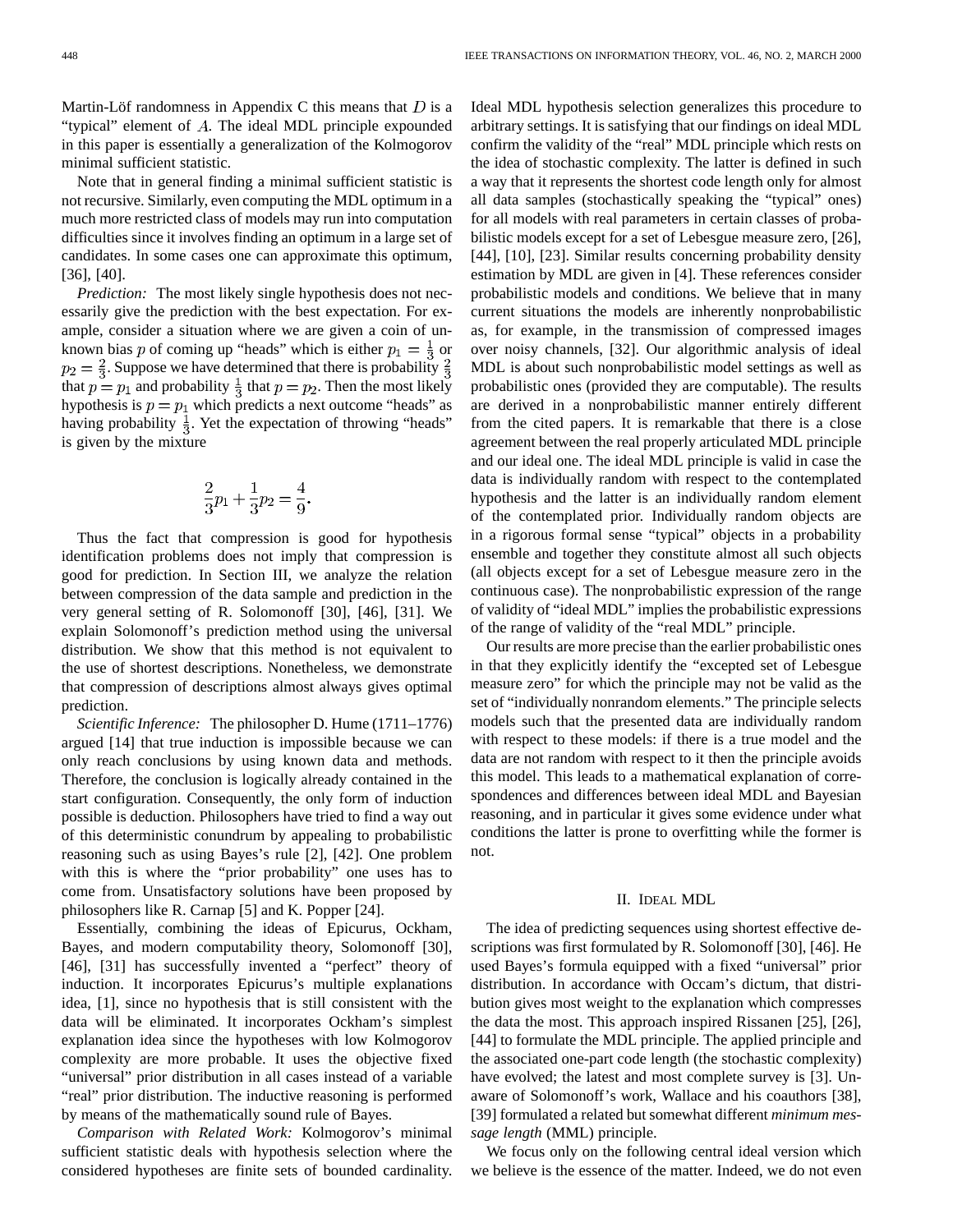care about whether we deal with statistical or deterministic hypotheses.

*Definition 1:* Given a sample of data, and an effective enumeration of models, *ideal MDL* selects the model with the shortest effective description that minimizes the sum of

- the length, in bits, of an effective description of the model; and
- the length, in bits, of an effective description of the data when encoded with help of the model.

Intuitively, a more complex hypothesis  $H$  may fit the data better and, therefore, decreases the misclassified data. If  $H$  describes all the data, then it does not allow for measuring errors. A simpler description of  $H$  may be penalized by increasing the number of misclassified data. If  $H$  is a trivial hypothesis that contains nothing, then all data are described literally and there is no generalization. The rationale of the method is that a balance in between seems to be required.

One way derive the MDL approach is to start from *Bayes's rule* written as

$$
Pr(H|D) = \frac{Pr(D|H)P(H)}{Pr(D)}.
$$
 (1)

If the hypotheses space  $\mathcal H$  is countable and the hypotheses  $H$ are exhaustive and mutually exclusive, then

$$
\sum_{H \in \mathcal{H}} P(H) = 1 \qquad \Pr(D) = \sum_{H \in \mathcal{H}} \Pr(D|H) P(H).
$$

For clarity and because it is relevant for the sequel we distinguish notationally between the given prior probability " $P(\cdot)$ " and the probabilities " $\Pr(\cdot)$ " that are induced by  $P(\cdot)$  and the hypotheses H. Bayes's rule maps input  $(P(H), D)$  to output  $Pr(H|D)$ —the *posterior* probability. For many model classes (Bernoulli processes, Markov chains), as the number  $n$  of data generated by a true model in the class increases the total inferred probability can be expected to concentrate on the "true" hypothesis (with probability one for  $n \to \infty$ ). That is, as n grows the weight of the factor  $Pr(D|H)/Pr(D)$  dominates the influence of the prior  $P(\cdot)$  for typical data of H—by the law of large numbers. The importance of Bayes's rule is that the inferred probability gives us as much information as possible about the possible hypotheses from only a small number of (typical) data and the prior probability.

In general we do not know the prior probabilities. The MDL approach in a sense replaces the unknown prior probability that depends on the phenomenon being investigated by a fixed probability that depends on the coding used to encode the hypotheses. In ideal MDL the fixed "universal" probability (Appendix B) is based on Kolmogorov complexity—the length of the shortest effective code (Appendix A).

In Bayes's rule we are concerned with maximizing the term  $Pr(H|D)$  over H. Taking the negative logarithm at both sides of the equation, this is equivalent to *minimizing* the expression  $-\log \Pr(H|D)$  over H given as

$$
-\log \Pr(H|D) = -\log \Pr(D|H) - \log P(H) + \log \Pr(D).
$$

Since the probability  $Pr(D)$  is constant under varying H, we want to find the  $H_0$  that<sup>1</sup>

$$
H_0 := \min_{H \in \mathcal{H}} \arg\{-\log \Pr(D|H) - \log P(H)\}.
$$
 (2)

In MML as in [39] or MDL as in [26], [44] one roughly interprets these negative logarithms of probabilities as the corresponding Shannon–Fano codeword lengths.2 But we can also use descriptions such that the lengths of the codewords equals the Kolmogorov complexities. Then the expected codeword length is close to the entropy, but additionally each object is compressed so that all its regularities are accounted for [21]. The resulting codeword is maximally random, that is, it has maximal Kolmogorov complexity.3

Under certain restrictions to be determined later, the probabilities involved in (2) can be substituted by the corresponding *universal probabilities*  $\mathbf{m}(\cdot)$  (Appendix B)

$$
\log P(H) := \log m(H) \tag{3}
$$
  

$$
\log \Pr(D|H) := \log m(D|H).
$$

According to the Coding Theorem 12 in Appendix B [19], [12], [9], we can substitute

$$
-\log m(H) = K(H)
$$
  
- log  $m(D|H) = K(D|H)$  (4)

where  $K(\cdot)$  is the prefix complexity of Appendix A. This way we replace the sum of (2) by the sum of the minimum lengths of effective self-delimiting programs that compute descriptions of H and  $D|H$ . The result is the code-independent, recursively invariant, absolute form of the MDL principle [20].

*Definition 2:* Given an hypothesis class  $H$  and a data sample , the *ideal MDL* principle selects the hypothesis

$$
H_0 := \min_{H \in \mathcal{H}} \text{arg}\{K(D|H) + K(H)\}.
$$
 (5)

If there is more than one  $H$  that minimizes (5) then we break the tie by selecting the one of least complexity  $K(H)$ .

The key question of Bayesianism versus ideal MDL is: When is the substitution (3) valid? We show that in a simple setting were the hypotheses are finite sets the ideal MDL principle and Bayesianism using the universal prior  $\mathbf{m}(x)$  coincide with each other and with the "Kolmogorov minimal sufficient statistic." We generalize this to probabilistic hypothesis classes.

<sup>1</sup>Notation  $x_0 = \min \arg_x \{f(x)\}\$ assigns to  $x_0$  the argument that minimizes  $f(x)$ .

<sup>&</sup>lt;sup>2</sup>The term  $-\log \Pr (D|H)$  is also known as the *self-information* in information theory and the *negative log-likelihood* in statistics. It can now be regarded as the number of bits it takes to redescribe or encode D with an ideal code relative to H. For the Shannon–Fano code see Section II-C.

<sup>&</sup>lt;sup>3</sup>The relation between the Shannon–Fano code and Kolmogorov complexity is treated in Section II-C. For clarity of treatment, we refer the reader to the Appendices or [21] for all definitions and the analysis of auxiliary notions. This way we also do not deviate from the main argument, do not obstruct the knowledgeable reader, and do not confuse or discourage the reader who is unfamiliar with Kolmogorov complexity theory. The bulk of the material is Appendix C on Martin-Löf's theory of randomness tests. In particular the explicit expressions of universal randomness tests for arbitrary recursive distributions seems unpublished apart from [21] and partially in [13].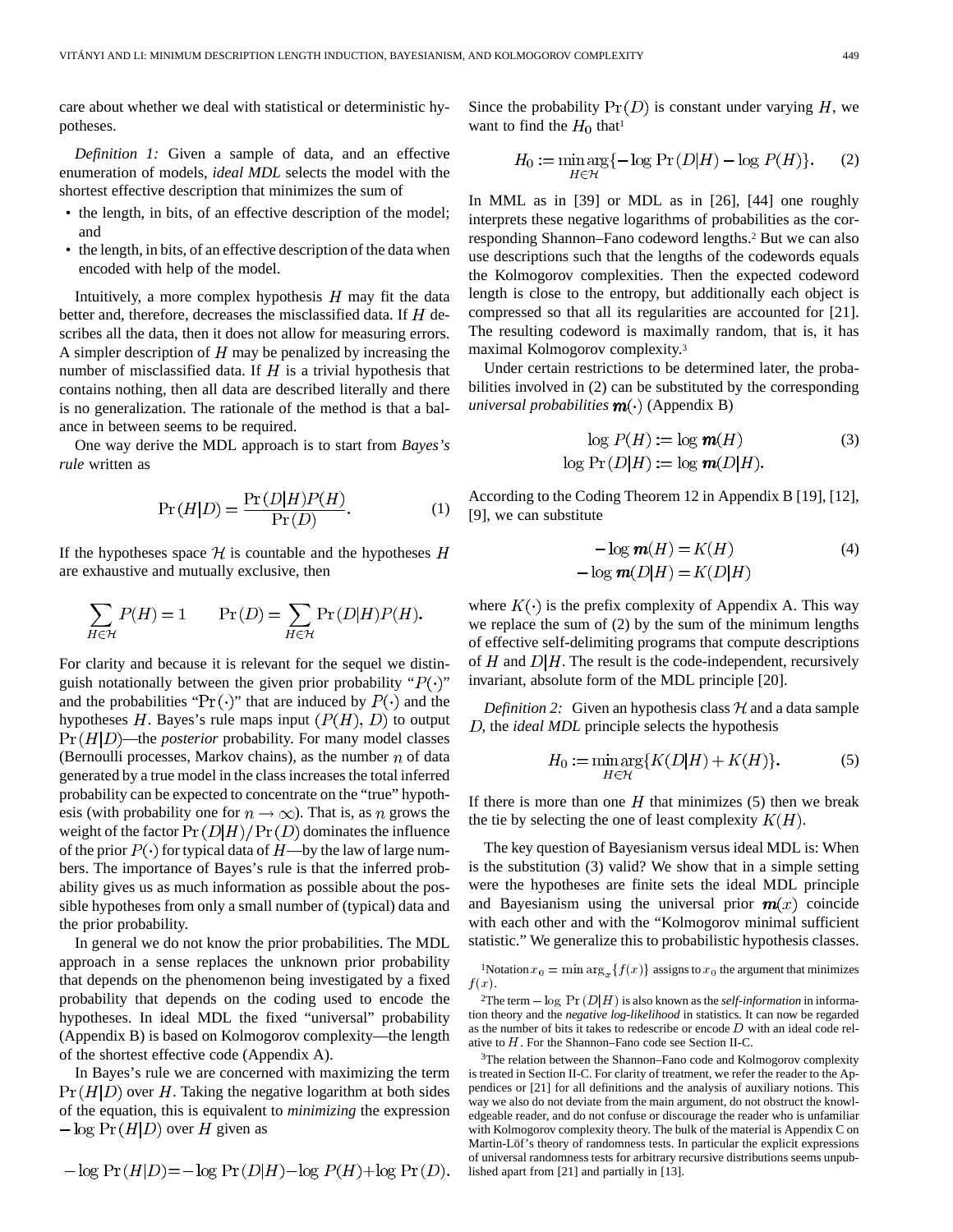In full generality, however, ideal MDL and Bayesianism may diverge due to the distinction between the  $-\log P(\cdot)$  (the Shannon–Fano code length) and the Kolmogorov complexity  $K(\cdot)$  (the shortest effective code length). We establish the fundamental inequality defining the range of coincidence of the two principles.

From now on, we will denote by  $\stackrel{+}{\le}$  an inequality to within an additive constant, and by  $\pm$  the situation when both  $\leq$  and  $\geq$ hold.

## *A. Kolmogorov Minimal Sufficient Statistic*

Considering only hypotheses that are finite sets of binary strings of finite lengths, the hypothesis selection principle known as "Kolmogorov's minimal sufficient statistic" [16] has a crisp formulation in terms of Kolmogorov complexity, Shen' [29], V'yugin [37], and Cover and Thomas [8]. We use prefix complexity instead of plain complexity as in [21]. For this restricted hypothesis class we show that the Kolmogorov minimal sufficient statistic is actually Bayesian hypothesis selection using the universal distribution  $m(\cdot)$  as prior distribution and it also coincides with the ideal MDL principle. Let  $k$  and  $\delta$  be natural numbers. A binary string  $D$  representing a data sample is called  $(k, \delta)$ -*stochastic* if there is a finite set  $H \subseteq \{0, 1\}^*$ and  $D \in H$  such that

$$
K(H) \le k \qquad K(D|H) \ge \log d(H) - \delta.
$$

The first inequality (with k not too large) means that H is sufficiently simple. The second inequality (with the randomness deficiency  $\delta$  not too large) means that D is an undistinguished (typical) element of  $H$ . Indeed, if  $D$  had simple properties defining a very small subset  $H'$  of  $H$ , then these could be used to obtain a simple description of  $D$  by determining its ordinal number in  $H'$ , which would require  $\log d(H')$  bits, which is much less than  $\log d(H)$ .

Suppose we carry out some experiment of which the outcome can *a priori* be every binary string. Suppose the outcome is  $D$ . Knowing  $D$ , we want to recover the appropriate hypothesis  $H$ . It seems reasonable to require that first,  $H$  have a simple description, and second, that  $D$  be a "typical" outcome of an experiment under hypothesis  $H$ ; that is,  $D$  to be maximally random with respect to  $H$ . Suppose that under the hypothesis  $H$  every outcome is a binary string of length  $n$  with  $n/2$  1's. This set has cardinality at  $\text{most}(\substack{n\\n/2}) = \Theta(2^n/\sqrt{n})$ . To describe an element  $D \in H$  requires  $\zeta_n - (1/2) \log n$  bits. To describe  $H \subseteq \{0, 1\}^n$  given *n* requires  $O(1)$  bits (that is, k is small in (6) below). Conditioning everything on the length  $n$ , we have

$$
K(D|n) \stackrel{+}{\leq} K(D|H, n) + K(H|n) \stackrel{+}{\leq} n - \frac{1}{2} \log n
$$

and for the overwhelming majority of the  $D$ 's in  $H$  we have

$$
K(D|n)^+ > n - \frac{1}{2} \log n.
$$

Such  $D$ 's are called  $(O(1), O(1))$ -stochastic.

The *Kolmogorov structure function*  $K_k(D|n)$  of  $D \in \{0, 1\}^n$ is defined in [8] as

$$
K_k(D|n) = \min\{\log d(H): D \in H, K(H|n) \le k\}.
$$

For a given small constant c, let  $k_0$  be the least k such that

$$
K_k(D|n) + k \le K(D|n) + c. \tag{6}
$$

Let  $H_0$  be the corresponding set, and let  $H_0^*$  be its shortest program. This  $k_0$  with  $K(H_0|n) \leq k_0$  is the least k for which the two-part description of  $D$  is as parsimonious as the best single part description of  $D$ .

For this approach to be meaningful we need to show that there always exists a  $k$  satisfying (6). For example, consider the hypothesis  $H_D := \{D\}$ . Then,  $\log d(H_D) = 0$  and  $K(H_D|n) \triangleq K(D|n)$  which shows that setting  $k \triangleq K(D|n)$ satisfies (6) since  $K_k(D|n) \equiv 0$ .

We can view this as selecting  $H$ 's until we found one, say  $H_0$ , such that D is maximally complex in it—rather similar to aiming a magnifying glass at an object choosing different positions until the object is sharply in focus. The optimal position  $H_0$  represents all nonaccidental structures in  $D$ . The  $K_{k_0}(D|n)$ -part of the description just provides an index for x in  $H_0$ —essentially the description of the randomness or accidental structure of the string.

*Definition 3:* Let  $\mathcal{H} := \{H : H \subseteq \{0, 1\}^n\}$  and  $D \in \{0, 1\}^n$ . Define

$$
H_0 := \min_{H \in \mathcal{H}} \arg\{K(H|n): K(H|n) + \log d(H) \triangleq K(D|n)\}.
$$
\n<sup>(7)</sup>

The shortest program  $H_0^*$  that prints out the characteristic sequence of  $H_0 \in \{0, 1\}^n$  is called the *Kolmogorov minimal sufficient statistic (KMSS)* for  $D$ , given  $n$ .

All programs describing sets H with  $K(H|n) \leq k_0$  such that  $K_{k_0}(D|n) + k_0 \pm K(D|n)$  are sufficient statistics. But the "minimal" sufficient statistic is induced by the set  $H_0$  having the shortest description among them.4 The Kolmogorov minimal sufficient statistic is related to Bayesian inference and ideal MDL.

*Theorem 1:* Let  $n$  be a large enough positive integer. Consider the hypotheses class  $\mathcal{H} := \{H : H \subseteq \{0, 1\}^n\}$  and a data sample  $D \in \{0, 1\}^n$ . All of the following principles select the same hypothesis:

- i) Bayes's rule to select the least complexity hypothesis among the hypotheses of maximal *a posterior* probability using both: a) the universal distribution  $m(\cdot)$  as prior distribution and b)  $Pr(D|H)$  is the uniform probability  $1/d(H)$  for  $D \in H$  and 0 otherwise;
- ii) Kolmogorov minimal sufficient statistic; and
- iii) ideal MDL—provided we ignore here the "least complexity hypothesis" requirement.

*Proof:*

i)  $\leftrightarrow$  ii). Substitute probabilities as in the statement of the theorem in (2).

4Explicit forms of KMSS will be given in a future paper [33].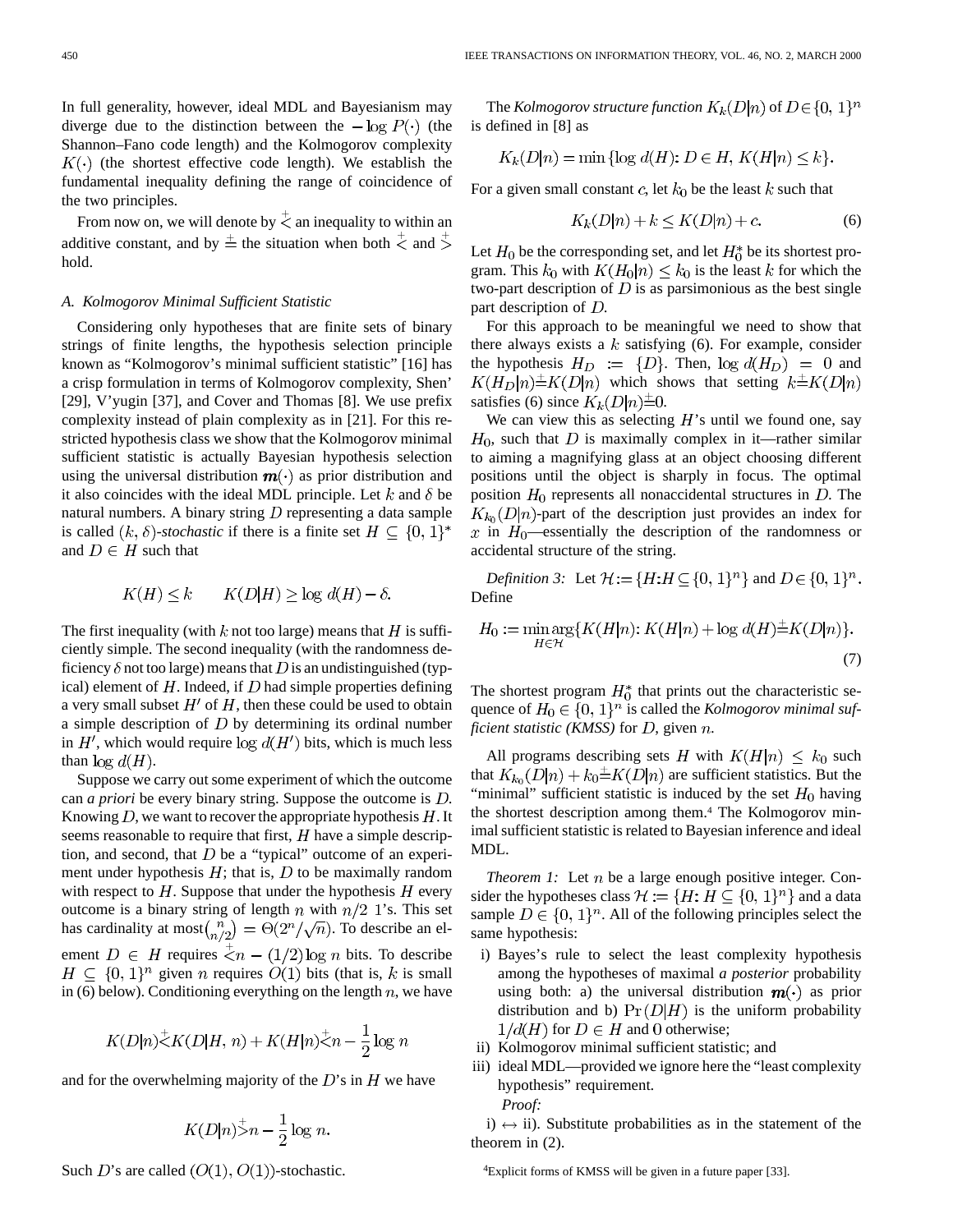$\Box$ 

ii)  $\leftrightarrow$  iii). Let  $H_0$  be the Kolmogorov minimal sufficient statistic for  $D$  so that (7) holds. It is straightforward that

$$
K(H_0|n) + K(D|H_0, n) \overset{+}{>} K(D|n)
$$

and

$$
K(D|H_0, n) \le \log d(H_0)
$$

because we can describe  $D$  by its index in the set  $H_0$ . Altogether it follows that  $K(D|H_0, n) \triangleq \log d(H_0)$  and

$$
K(H_0|n) + K(D|H_0, n) \pm K(D|n).
$$

Since  $K(H|n) + K(D|H, n) \overset{+}{>} K(D|n)$  for all  $H \in \mathcal{H}$ , if

$$
\mathcal{H}_0 = \{H' : H' = \min_{H \in \mathcal{H}} \arg\{K(H|n) + K(D|H, n)\}\}
$$

then

$$
H_0 = \min_{H} \arg\{K(H): H \in \mathcal{H}_0\}
$$

which is what we had to prove.

*Example 1:* Let us look at a coin toss example. If the probability  $p$  of tossing "1" is unknown, then we can give a two-part description of a string  $D$  representing the sequence of *n* outcomes by describing the number  $k$  of 1's in  $D$  first, followed by the index  $j \leq d(H)$  of D in the set H of strings with  $k$  1's. In this way, " $k|n$ " functions as the model. If  $k$  is incompressible with  $K(k|n) \stackrel{+}{=} \log n$  and  $K(j|k, n) \stackrel{+}{=} \log {n \choose k}$ then the Kolmogorov minimal sufficient statistic is described by  $k|n$  in log *n* bits. However if *p* is a simple value like  $\frac{1}{2}$  (or  $1/\pi$ ), then with overwhelming probability we obtain a much simpler Kolmogorov minimal sufficient characteristic by a description of  $p = \frac{1}{2}$  and  $k = \frac{n}{2} + O(\sqrt{n})$  so that  $K(k|n) \leq \frac{1}{2} \log n$ . ♦

#### *B. Probabilistic Generalization of KMSS*

Comparison of (2), (7), and Theorem 1 suggests a more general probabilistic version of Kolmogorov minimal sufficient statistic proposed by Shen [29] (also [37]). This version turns out to coincide with maximum *a posteriori* Bayesian inference. Our analysis comparing it with ideal MDL proceeds more smoothly if we restrict consideration to hypotheses classes satisfying some mild conditions.

*Definition 4:* We call a hypothesis class  $H$  *complete* if it is an enumerable class of probabilistic hypotheses and  $D$  is an enumerable domain of data samples such that for every  $H \in \mathcal{H}$  the probability density function  $Pr(\cdot|H)$  over the domain of data samples is recursive. We require additionally that  $H$  contains a trivial hypothesis  $H_{\emptyset}$  satisfying  $K(H_{\emptyset})\neq 0$ , that is,  $k(H_0) < c$ for a small fixed constant c independent of  $H$ , and also for every data sample D in the domain there is an  $H_D \in \mathcal{H}$  such that  $Pr(D|H_D) = 1$  and  $K(D|H_D) \pm 0$  (the hypothesis forces the data sample).

Let  $H$  be a complete hypothesis class and let

$$
H_0 := \min_{H \in \mathcal{H}} \arg\{K(H): K(H) - \log \Pr(D|H) \triangleq K(D)\}.
$$
 (8)

The hypothesis  $H_0$ —rather the shortest program  $H_0^*$  that prints out the characteristic sequence of  $H_0 \in \{0, 1\}^n$ —is called the *generalized Kolmogorov minimal sufficient statistic (GKMSS)* for D. Since  $H$  is complete the GKMSS exists.<sup>5, 6</sup>

*Theorem 2:* The least complexity maximum *a posteriori* probability hypothesis  $H_0$  in Bayes's rule using prior  $P(H) := m(H)$  coincides with the generalized Kolmogorov minimal sufficient statistic.

*Proof:* Substitute  $P(x) := \mathbf{m}(x)$  in (2). Using (4) the least complexity hypothesis satisfying the optimization problem is

$$
H_0 := \min_{H'} \arg\{K(H') : H' := \min_{H \in \mathcal{H}} \arg\{K(H) - \log \Pr(D|H)\}\}.
$$
\n(9)

By assumptions in Definition 4 there is an  $H_D$  such that  $K(H_D)$  –  $\log \Pr(D|H_D) \neq K(D)$ . It remains to be shown that  $K(H)$  – log  $Pr(D|H) > K(D)$  for all H, D.

It is straightforward that  $K(H) + K(D|H) > K(D)$ . For recursive  $Pr(\cdot|\cdot)$  it holds that  $l_D = -\log Pr(D|H)$  is the code length of the effective Shannon–Fano prefix code (see Section II-C or [8], [21]) to recover D given  $H$ . Since the prefix complexity is the length of the shortest effective prefix code we have  $-\log \Pr(D|H) > K(D|H).$  $\Box$ 

#### *C. Shannon–Fano Code Versus Shortest Programs*

It is well-known that there is a tight connection between prefix codes, probabilities, and notions of optimal codes. A key distinction between Bayesianism and ideal MDL lies in the distinction between of codes that are optimal on average and codes that are optimal in every individual case.

The Shannon–Fano prefix code [8] for an ensemble of source words with probability density q has codeword length  $l_q(x) :=$  $-\log q(x)$  (up to rounding) for source word x. This code satisfies

$$
H(q)\leq \sum_x q(x)l_q(x)\leq H(q)+1
$$

where  $H(q)$  is the entropy of q. By the Noiseless Coding Theorem this is the least expected codeword length among all prefix codes. Therefore, the hypothesis  $H$  which minimizes (2) written as

$$
l_{\Pr(\cdot|H)}(D) + l_P(H)
$$

minimizes the sum of lengths of two prefix codes that both have shortest *expected* codeword lengths. This is more or less what MML [39] and MDL [26], [44] do.

But there are many prefix codes that have expected codeword length *almost* equal to the entropy. Consider only the class of prefix codes that can be decoded by Turing machines (other codes are not effective). There is an optimal code in that class with codeword length  $K(x)$  for object x. "Optimality" means

<sup>&</sup>lt;sup>5</sup>The equivalent hypothesis for a data sample  $D$  in the setting of the Kolmogorov minimal sufficient statistic was  $H_D = \{D\}$ .

<sup>6</sup>The Kolmogorov minimal sufficient statistic of Section II-A is the special case of the generalized version for hypotheses that are finite sets and with "Pr  $(D|H)$ " is the uniform probability " $1/d(H)$ ."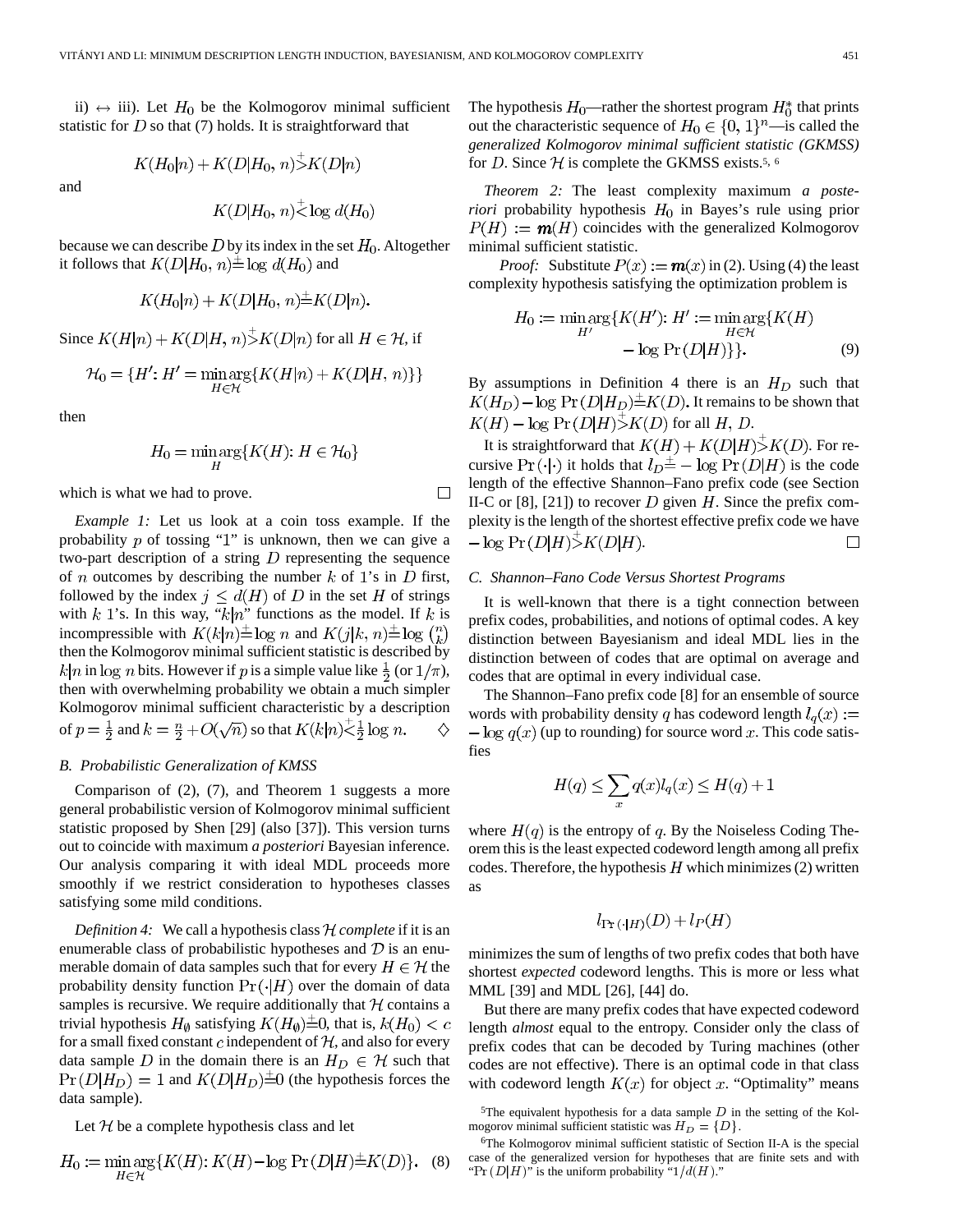that for every prefix code in the class there is a constant  $c$  such that for all x the length of the code for x is at least  $K(x) - c$ , see Appendix A or [21].

In ideal MDL we minimize the sum of the effective description lengths of the *individual* elements  $H$ ,  $D$  involved as in (5). This is validated by Bayes's rule provided (3) holds. To satisfy one part of (3) we are free to make the new *assumption* that the prior probability  $P(\cdot)$  in Bayes's rule (1) is fixed as  $m(\cdot)$ . However, with respect to the other part of (3) we *cannot assume* that the probability  $Pr(\cdot|H)$  equals  $m(\cdot|H)$ . The reason is that the probability  $Pr(\cdot|H)$  may be totally determined by the hypothesis H. Depending on H, therefore,  $l_{\text{Pr}(\cdot|H)}(D)$  may be *very* different from  $K(D|H)$ . This holds especially for "simple" data  $D$  which have low probability under assumption of hypothesis  $H$ .

*Example 2:* Suppose we flip a coin of unknown bias  $n$  times. Let hypothesis  $H$  and data  $D$  be defined by

$$
H := [\text{Probability 'head' is } \frac{1}{2}]
$$
  

$$
D := \underbrace{hh \cdots h}_{n \text{ times 'h'(ead)s}}
$$

Then we have  $Pr(D|H) = \left(\frac{1}{2}\right)^n$  and

$$
l_{\Pr(\cdot|H)}(D) = -\log \Pr(D|H) = n.
$$

In contrast

$$
K(D|H) \le \log n + 2 \log \log n.
$$

## *D. Individually Random Strings*

The question arises: When is  $-\log P(x) \stackrel{+}{=} K(x)$ ? This is answered by the theory of individual randomness. Consider a probabilistic ensemble consisting of the set  $\{0, 1\}^*$  endowed with a recursive probability density function  $P: \{0, 1\}^* \rightarrow$ [0, 1].<sup>7, 8</sup> By Theorem 15 (Appendix C) an element x is Martin-Löf random with randomness deficiency  $\delta$  if the universal test  $\kappa_0(x|P) = \log(m(x)/P(x)) = \delta$ .

*Definition 5:* Let  $P: \{0, 1\}^* \rightarrow [0, 1]$  be a recursive probability density distribution. Then, the prefix complexity  $K(P)$ of  $P$  is defined as the length of the shortest self-delimiting program for the reference universal prefix machine to simulate the Turing machine computing the probability density function  $P$ : It is the shortest effective self-delimiting description of  $P$ , (Appendix A).

*Definition 6:* Let  $P: \{0, 1\}^* \rightarrow [0, 1]$  be a recursive probability density function. An object  $x \in \{0, 1\}^*$  is *Martin-Löf random* with respect to  $P$  if the randomness deficiency  $\kappa_0(x|P) = \log(m(x)/P(x)) \stackrel{+}{\leq} K(P).$ 

Let  $l(x)$  denote the length (number of bits) in  $x \in$  $\{0, 1\}^*$ —as in Appendix A. If  $P(x)$  is a recursive distribution

7A real-valued function is *recursive* if there is a Turing machine that for every argument and precision parameter b computes the function value within precision  $2^{-b}$  and halts.

<sup>8</sup>We can identify N (the natural numbers) and  $\{0, 1\}^*$  as in Appendix A.

then we can consider the sequence of recursive conditional probability distributions  $P_n(x) := P(x|l(x) = n)$  for  $n=1,2,\cdots$ .

*Lemma 1:* Let  $R(n)$  denote the probability that a binary string of length  $n$  is a Martin-Löf random element of the distribution  $P_n(\cdot)$  as in Definition 6. Then

$$
R(n) = 1 - O(1/2^{K(P, n)}).
$$

The probability  $R(n)$  goes to 1 for  $n \to \infty$ . Moreover

$$
\limsup_{n \to \infty} R(n) = 1 - O(1/n).
$$

*Proof:* Let  $P: \{0, 1\}^* \rightarrow [0, 1]$  be a recursive probability density distribution. The conditional probability on binary strings of length n is  $P_n(x)$  as above. We want to estimate the probability

$$
P_n\left\{x: \log \frac{m(x)}{P_n(x)} \zeta K(P_n(\cdot))\right\}.
$$
 (10)

We can describe the distribution  $P_n(\cdot)$  by  $P(\cdot)$  and n. This shows  $K(P_n(\cdot))\leq K(P, n)$ . Conversely, given the recursive distribution  $P_n(\cdot)$  as a Turing machine computing the probability values for all  $x$ 's we can compute  $n$  by simply computing the probabilities for all arguments  $x$  in lexicographical nondecreasing order. Since  $\sum_{l(x)=n} P_n(x) = 1$ there is an x of length n with probability  $P_n(x) \geq (\frac{1}{2})^n$ . The first x in the enumeration that satisfies  $P_n(x) > 0$ determines  $n := l(x)$ . Since P is recursive its description takes  $O(1)$  bits. Hence  $K(P_n(\cdot)) > K(P, n)$  and, therefore,  $K(P_n(\cdot))\pm K(P, n)$ . By the Coding Theorem 12 in Appendix B we have  $K(x) = -\log \mathbf{m}(x)$ . Altogether we can rewrite (10) in exponential form as

$$
A := P_n \left\{ x : \frac{\mathbf{m}(x)}{P_n(x)} = O(2^{K(P,n)}) \right\}.
$$
 (11)

Since the expectation

$$
\sum_{x} P_n(x) \frac{\mathbf{m}(x)}{P_n(x)} \le 1
$$

we find by Markov's Inequality ((26) in Appendix C) that

$$
1 - A = O\left(\frac{1}{2^{K(P,n)}}\right)
$$

This shows the first part of the theorem. Since  $K(P, n) > K(n)$ and  $K(n) \to \infty$  for  $n \to \infty$  [21] the second part of the theorem follows immediately. Since also  $\limsup_{n\to\infty} K(n) > \log n$ (in fact,  $K(n) > \log n + \log \log n$  for infinitely many n [21]) the third part of the theorem follows as well.  $\Box$ 

## *E. The Fundamental Inequality*

In ideal MDL as applied to a complete hypothesis class  $H$ ("complete" in the sense of Definition 4) there are two boundary cases: Using the trivial hypothesis  $H_{\emptyset}$  with  $K(H_{\emptyset})\neq 0$  we always obtain  $K(D|H_{\emptyset}) \stackrel{+}{=} K(D)$  and, therefore,

$$
K(H_{\emptyset}) + K(D|H_{\emptyset}) \stackrel{+}{=} K(D)
$$

 $9$ This means that *every* x is random (has randomness deficiency 0) with respect to the universal distribution  $\mathbf{m}(x)$  (substitute  $P(x) := \mathbf{m}(x)$  above).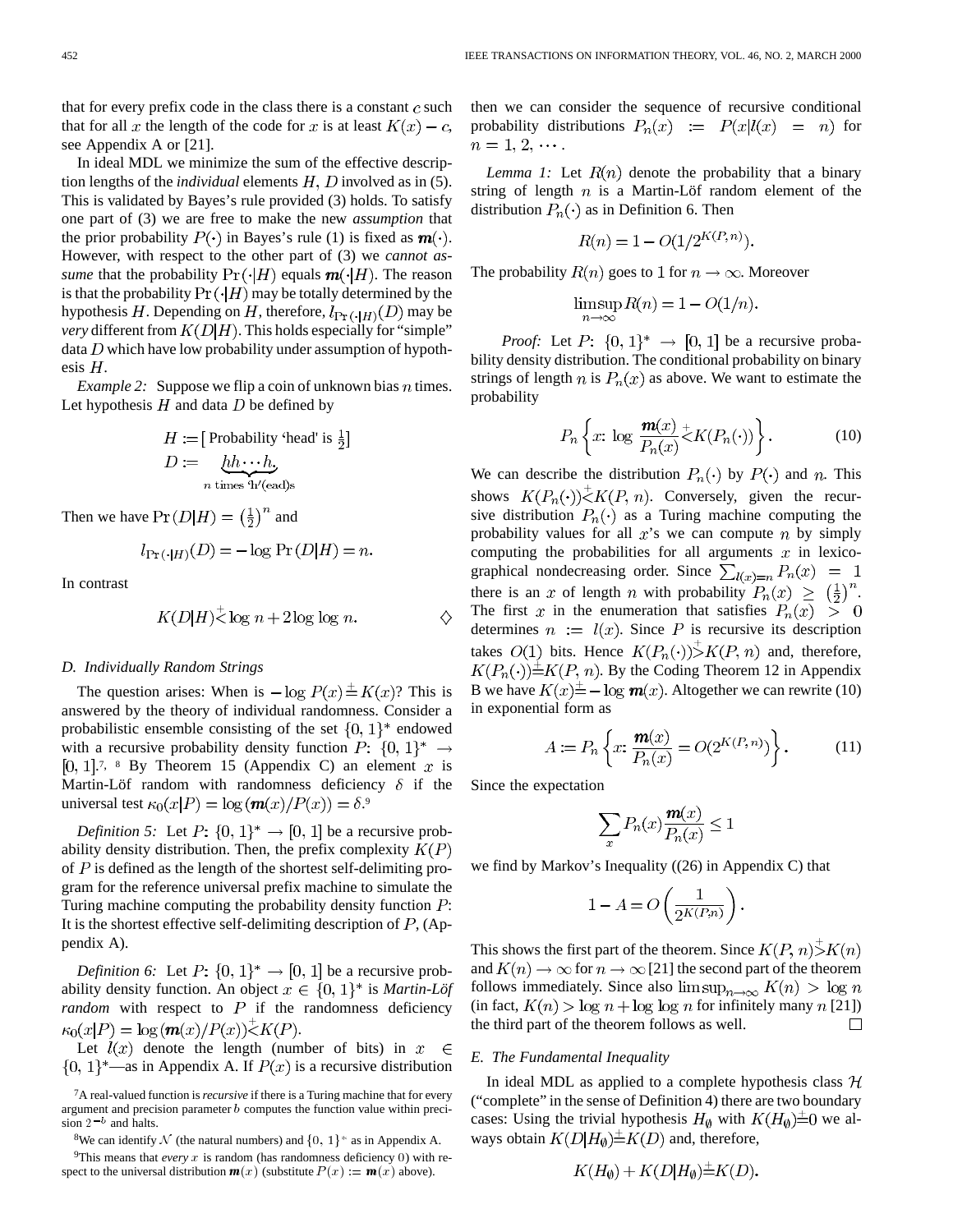The hypothesis  $H_D$  of Definition 4 also yields

$$
K(H_D) + K(D|H_D) \pm K(D).
$$

Since always  $K(H) + K(D|H) > K(D)$ , both of these hypotheses minimize the ideal MDL description.

For trivial hypotheses, only Kolmogorov random data are typical. In fact, ideal MDL correctly selects the trivial hypothesis for individually random data. However, in general, "meaningful" data are "nonrandom" in the sense that  $K(D) \ll l(D)$ . But then  $D$  is typical only for nontrivial hypotheses, and a trivial hypothesis selected by ideal MDL is not one for which the data are typical. We need to identify the conditions under which ideal MDL restricts itself to selection among hypotheses for which the given data are typical—it performs as the generalized Kolmogorov minimal sufficient statistic.

Note that hypotheses satisfying (8) may not always exist if we do not require that every data sample in the domain is forced by some hypothesis in the hypothesis space we consider, as we did in Definition 4.

*Example 3:* We look at a situation where the three optimization principles (2), (5), and (8) act differently. Again, consider the outcome of n coin flips of a coin with probability  $p$  of flipping "1" and probability  $1 - p$  of flipping "0." There are two possible hypotheses  $\mathcal{H} = \{H_0, H_1\}$  where

$$
H_0 = \left[ p = \frac{1}{2} \right]
$$
  

$$
H_1 = [p = 0].
$$

The prior P is  $P(H_0) = \frac{1}{2}$  and  $P(H_1) = \frac{1}{2}$ . Consider the data sample  $D = 0^n$  with n Kolmogorov random (also with respect to  $H_0$  and  $H_1$ ) so that

$$
\log n \stackrel{+}{\leq} K(D), K(D|H_0), K(D|H_1) \stackrel{+}{\leq} \log n + 2 \log \log n.
$$
  
Now

$$
-\log P(H_0) - \log \Pr(D|H_0) \stackrel{+}{=} n
$$
  
- log  $P(H_1)$  - log  $\Pr(D|H_1) \stackrel{+}{=} 0$ 

Therefore, Bayesianism selects  $H_1$  which is intuitively correct. Both hypotheses have complexity  $\pm 0$ . Hence, we can substitute  $-\log P(H) := K(H)$  to obtain

$$
K(H_0) - \log \Pr(D|H_0) \stackrel{+}{=} n
$$
  
 
$$
K(H_1) - \log \Pr(D|H_1) \stackrel{+}{=} 0.
$$

Now the generalized Kolmogorov minimal statistic does not select any hypothesis at all because the right-hand side is unequal  $K(D)$ . Ideal MDL, on the other hand, has the *ex equo* choice

$$
K(H_0) + K(D|H_0) = \log n + O(\log \log n)
$$
  

$$
K(H_1) + K(D|H_1) = \log n + O(\log \log n)
$$

which intuitively seems incorrect. So we need to identify the conditions under which ideal MDL draws correct conclusions.

While we can set the prior  $P(\cdot) := \mathbf{m}(\cdot)$  in Bayes's rule to obtain the generalized Kolmogorov minimal sufficient statistic for a complete hypothesis class, we cannot in general also set  $-\log \Pr(D|H_0) := K(D|H_0)$  to obtain ideal MDL. For this we need the theory dealing with randomness of individual objects that states the conditions for  $-\log \Pr(D|H)$  and  $K(D|H)$  to be close.<sup>10</sup>

*Definition 7—Fundamental Inequality:* Let  $\Pr(\cdot)$  and  $P(\cdot)$ be recursive probability density functions. The *Fundamental Inequality* is the following relation that possibly holds between data  $D$  and hypothesis  $H$ 

$$
|K(D|H) + K(H) + \log \Pr(D|H) + \log P(H)| \le \alpha(P, H)
$$
\n(12)

with

$$
\alpha(P, H) = K(\Pr(\cdot|H)) + K(P)
$$

*Theorem 3:* Assume the terminology above. If both hypothesis H is  $P(\cdot)$ -random and data D are  $\Pr(\cdot|H)$ -random then the fundamental inequality is satisfied.

*Proof:* We first consider the data part: Because  $Pr(\cdot|H)$ is recursive we have  $m(D|H) \geq 2^{-K(\Pr(\cdot|H))} \Pr(D|H)$ , (27). Therefore,

$$
\log \frac{\mathbf{m}(D|H)}{\Pr(D|H)} \ge -K(\Pr(\cdot|H)).\tag{13}
$$

Note that  $K(\Pr(\cdot|H)) \stackrel{+}{\leq} K(H)$  because from H we can compute  $Pr(\cdot|H)$  by assumption on  $Pr(\cdot|\cdot)$ . Second, D is a Martin-Löf random element of the distribution  $Pr(\cdot|H)$  if

$$
\log \frac{\mathbf{m}(D|H)}{\Pr(D|H)} \le K(\Pr(\cdot|H))\tag{14}
$$

by Theorem 15 and Definition 6. If  $D$  is a Martin-Löf random element of the distribution  $\Pr(\cdot|H)$  then by (3), (13), and (14) we obtain

$$
|K(D|H) + \log \Pr(D|H)| \le K(\Pr(\cdot|H)).\tag{15}
$$

We now consider the hypothesis part: If we set the *a priori* probability  $P(H)$  of hypothesis H to the universal probability then we obtain directly  $-\log P(H) = m(x)$ . However, we do not need to make this assumption. For a recursive prior  $P(\cdot)$ , we can analyze the situation when  $H$  is random with respect to  $P(\cdot)$ .

If H is a Martin-Löf random element of  $P(\cdot)$  then we obtain analogous to the proof of (15)

$$
|K(H) + \log P(H)| \le K(P). \tag{16}
$$

 $\Box$ 

Together (15) and (16) yield the theorem.

*Theorem 4:* The probability that hypotheses of binary length  $m$  and data of binary length  $n$  satisfy the fundamental inequality goes to one for  $m$  and  $n$  grow unboundedly. Moreover, the  $\limsup$  of that probability exceeds  $1 - O(1/\min\{m, n\}).$ 

*Proof:* By Theorem 3 the fundamental inequality is satisfied for Martin-Löf random hypotheses  $H$  (with respect to prior P) together with Martin-Löf random data D (with respect to the density  $Pr(\cdot|H)$  of the corresponding H). The probability

<sup>10</sup>This follows from (27) in Appendix C.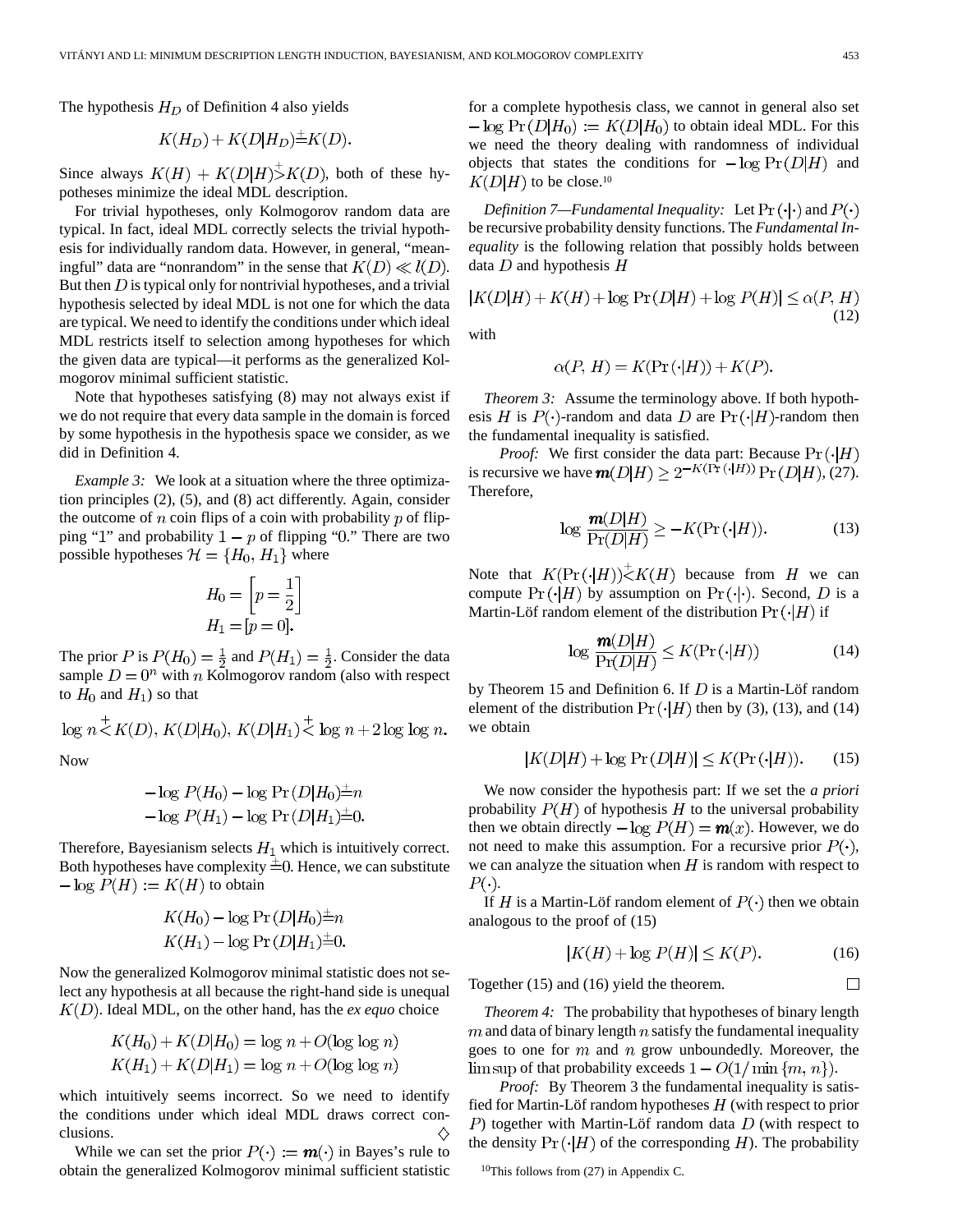of satisfying the fundamental inequality is estimated by picking a pair from the joint probability  $P(D, H) = Pr(D|H)P(H)$ by first picking a random  $m$ -bit hypothesis  $H$  from the prior and then picking a random *n*-bit data sample from the  $Pr(\cdot|H)$  distribution. By Lemma 1 the contemplated probability is at least

$$
\left(1 - O\left(\frac{1}{2^{K(m)}}\right)\right)\left(1 - O\left(\frac{1}{2^{K(n)}}\right)\right).
$$

Since the Kolmogorov complexity grows unboundedly with increasing arguments [21] this proves the first statement. The  $\limsup$  of the displayed expression exceeds  $(1-1/m)(1-1/n)$ since  $\limsup_{x\to\infty} K(x) > \log x + \log \log x$  [21].

What does the fact that the fundamental inequality is satisfied say about the typicality (randomness) of the hypothesis and data concerned?

*Theorem 5:* Assume the above notation. If

$$
-\log \Pr(D|H) - \log P(H) \stackrel{+}{=} K(D|H) + K(H) \tag{17}
$$

then H is  $P(\cdot)$ -random up to randomness deficiency

$$
\mathcal{K}(\Pr(\cdot|H)) - K(P)
$$

and D is  $Pr(\cdot|H)$ -random up to randomness deficiency

$$
\nleq K(P) - K(\Pr(\cdot|H)).
$$

(Negative randomness deficiencies correspond to 0.)

*Proof:* By Theorem 12 in Appendix B and (27) in Appendix C we know that always

$$
- \log \Pr(D|H) \ge K(D|H) - K(\Pr(\cdot|H)).
$$

Similarly, always

$$
-\log P(H) \ge K(H) - K(P)
$$

Suppose D is *not*  $Pr(\cdot|H)$ -random. Then, by (14)

$$
-\log \Pr(D|H) - K(D|H) = K(\Pr(\cdot|H)) + \Delta
$$

for randomness deficiency  $\Delta > 0$ . By our assumption this implies

$$
-\log P(H) - K(H) \stackrel{+}{=} - K(\Pr(\cdot|H)) - \Delta
$$

which is only possible if

$$
\Delta \xi K(P) - K(\Pr(\cdot|H)).
$$

The case that  $H$  is not  $P$ -random is handled similarly.

*Remark 1:* The only way to violate the fundamental inequality is that either the data D are not  $\Pr(\cdot|H)$ -random and, therefore,  $-\log \Pr(D|H) \gg K(D|H)$ , or that H is not P-random and, therefore,  $-\log P(H) \gg K(H)$ . Hypothesis  $H$  is  $P$ -random means that  $H$  is "typical" for the prior distribution  $P(\cdot)$  in the sense that it must not belong to any effective minority (sets on which a minority of  $P$ -probability is concentrated). That is, hypothesis  $H$  does not have any simple effectively testable properties that distinguish it from a majority. Here "simple" means properties that can be expressed by tests that have Kolmogorov complexity that is low in terms of the complexity of  $H$ . This matter is treated in some detail in Appendix C and more completely in [21]. The set of "typical" hypotheses H are those that satisfy  $K(H) \stackrel{+}{=} - \log P(H)$  up to an additive term of  $K(P)$ . In case  $P(H) = m(H)$ , that is, the prior distribution equals the universal distribution, then for *all* H we have  $K(H)^\pm$  –  $\log P(H)$ , that is, *every* hypotheses is random with respect to the universal distribution.

For other prior distributions hypotheses can be random or nonrandom. For example, let the possible hypotheses correspond to the binary strings of length  $n$ , and let  $L_n$  be the uniform distribution that assigns probability  $L_n(H) = \left(\frac{1}{2}\right)^n$ to every hypothesis  $H$ . Let us assume that the hypotheses are coded as binary strings of length n, so that  $H \in \{0, 1\}^n$ . Then,  $H := 00 \cdots 0$  has low complexity:  $K(H|n) \stackrel{+}{\leq} \log n$ . However,  $-\log L_n(H) = n$ . Therefore, by (16), H is not  $L_n$ -random. If we obtain  $H$  by  $n$  flips of a fair coin, however, then with overwhelming probability we will have that  $K(H|n) \doteq n$  and, therefore,  $-\log L_n(H) \pm K(H|n)$  and H is  $L_n$ -random.

That data sample D is  $Pr(\cdot|H)$ -random means that the data are random with respect to the probability distribution  $Pr(\cdot|H)$  induced by the hypothesis H. This is illustrated easiest using the identification of a Bernoulli process  $B_p = (p, 1 - p)$   $(0 \lt p \lt 1)$  that generates a given data sample  $D \in \{0,1\}^n$ . Let  $\Pr(D|B_p, n)$  denote the distribution of the outcome D of n trials of the process  $B_p$ . If the data D are "atypical" like  $D = 00 \cdots 0$  (*n* failures) for  $p = \frac{1}{2}$  and *n* large, then it violates the  $\Pr(\cdot | B_{1/2}, n)$ -randomness test (14) by having  $-\log \Pr(D|B_{1/2}) = n$  and  $-\log m(D|B_{1/2}) \pm K(D|B_{1/2}) \times \log n + 2 \log \log n.$ ♦

# *F. Ideal MDL and Bayesianism*

 $\Box$ 

The best model or hypothesis to explain the data should be a "typical" element of the prior distribution such that the data are "typical" for the contemplated hypothesis—as prescribed by Kolmogorov's minimum sufficient statistics. Thus it is reasonable to admit only hypotheses as defined below in selecting the best one.

*Definition 8:* Given data sample  $D$  and prior probability  $P$ , we call a hypothesis  $H$  *admissible* if  $H$  is  $P$ -random and  $D$  is  $Pr(\cdot|H)$ -random.

By Theorem 3, admissible hypotheses satisfy the fundamental inequality (12). By Theorem 4, admissible hypotheses have high probability.

*Theorem 6:* Let the data sample be  $D$  and let the corresponding set of admissible hypotheses be  $\mathcal{H}_D \subseteq \mathcal{H}$ . Then the maximum *a posteriori* probability hypothesis  $H_{\text{bayes}} \in \mathcal{H}_D$  in Bayes's rule and the hypothesis  $H_{\text{mdl}} \in \mathcal{H}_D$  selected by ideal MDL are roughly equal

$$
|\log \frac{\Pr(H_{\text{mdil}}|D)}{\Pr(H_{\text{bayes}}|D)}| \le 2\alpha(P, H)
$$
  

$$
|K(D|H_{\text{mdl}}) + K(H_{\text{mdl}}) - K(D|H_{\text{bayes}}) - K(H_{\text{bayes}})|
$$
  

$$
\le 2\alpha(P, H). \quad (18)
$$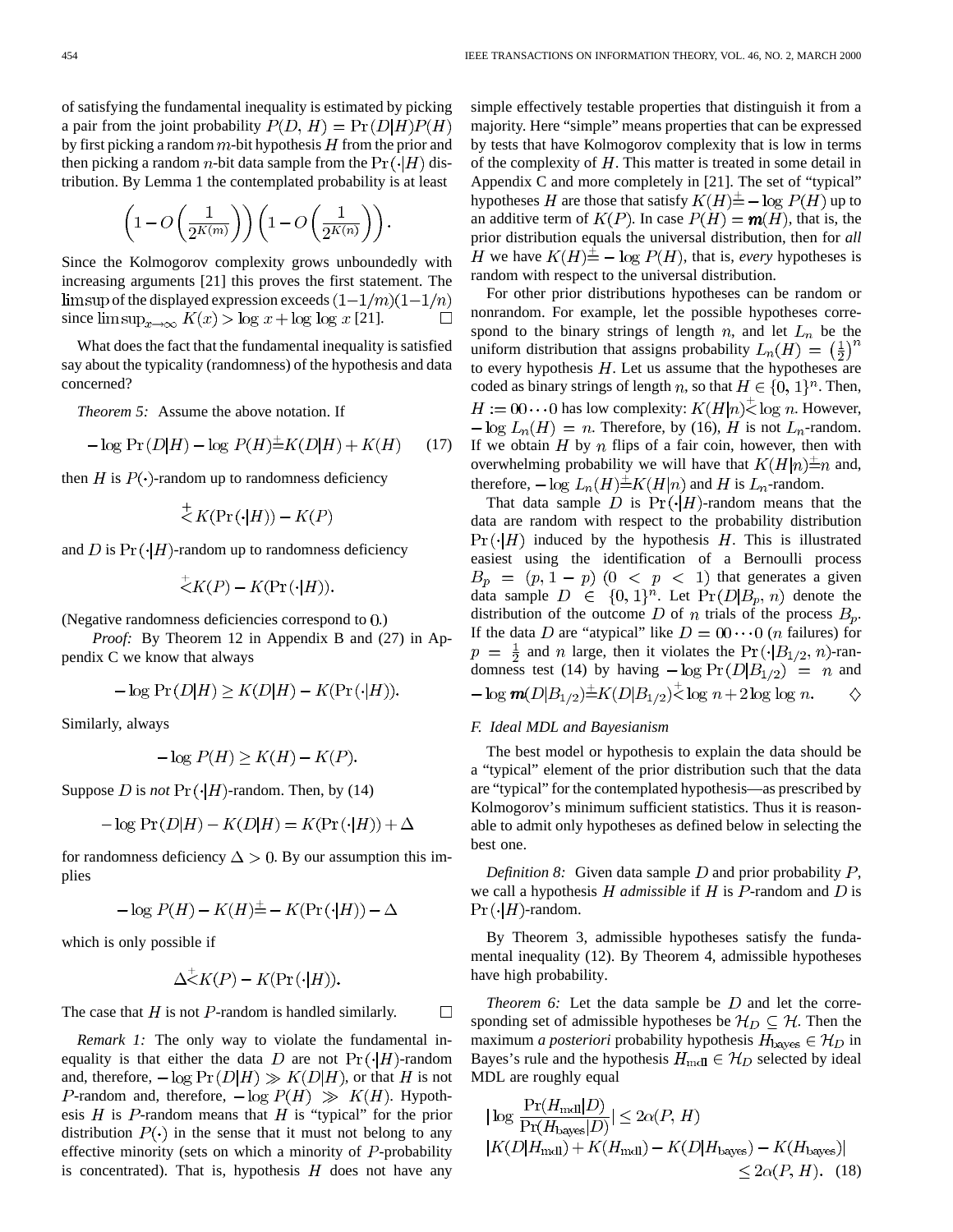*Proof:* Assume the fundamental inequality (12). By definition  $H = H_{\text{mdl}}$  minimizes  $K(H|D) + K(H)$ . Denote the minimal value by A. Then in (12) the  $H'$  that minimizes  $-\log \Pr(D|H) - \log P(H)$  yields a value B with  $|A - B| \le \alpha(P, H)$ . This is easy to see since if  $A - B > \alpha(P, H)$  then  $K(H'|D) + K(H') < A$  by (12) contradicting that  $A$  is the minimum for the sum of the complexities, and if  $B - A > \alpha(P, H)$  then

$$
-\log \Pr(D|H_{\text{mdl}}) - \log P(H_{\text{mdl}}) < B
$$

contradicting that  $B$  is the minimum for the sum of the negative log probabilities. Now  $H = H_{\text{bayes}}$  maximizes

$$
Pr(H|D) = Pr(D|H)P(H)/Pr(D)
$$

with  $Pr(D)$  constant and therefore  $H_{\text{bayes}}$  is an  $H'$  as above that minimizes

$$
-\log\Pr(D|H) - \log P(H).
$$

Denote

$$
-\log \Pr(D|H_{\text{mdl}}) - \log P(H_{\text{mdl}})
$$

by B'. Then by (12) we have  $|A - B'| \leq \alpha(P, H)$  and, therefore,

$$
|B - B'| \le 2\alpha(P, H). \tag{19}
$$

By Bayes's rule

$$
B + \log \Pr(D) = -\log \Pr(H_{\text{bayes}}|D)
$$

and

$$
B' + \log \Pr(D) = -\log \Pr(H_{\text{mdl}}|D)
$$

where  $\log \Pr(D)$  is constant. Substitution in (19) yields the first inequality of the theorem. The second inequality follows by the same argument with the roles of complexities and negative log probabilities interchanged.

*Remark 2:* Let us first interpret what the theorem says: If in the fundamental inequality  $\alpha(P, H)$  is small then this means that both the prior distribution  $P$  is simple, and that the probability distribution  $Pr(\cdot | H)$  over the data samples induced by hypothesis  $H$  is simple. The theorem states that the hypothesis selected by MDL and by Bayesianism are close both in the sense of *a postiori* probability (the Bayesian criterion) and in sum of the complexities of the hypothesis and the data encoded with help of the hypothesis (the MDL criterion). In contrast, if  $\alpha(P, H)$  is large, which means that either of the mentioned distributions is not simple, for example, when  $K(\Pr(\cdot|H)) =$  $K(H)$  for complex H, then the discrepancy can widen for both criteria.

As a consequence, if  $\alpha(P, H)$  is small enough and Bayes's rule selects an admissible hypothesis, and so does ideal MDL, then both criteria are (approximately) optimized by both selected hypotheses. Is this a likely situation?

*Theorem 7:* The probability that for data of binary length n hypotheses of binary length  $m$  selected by Bayesian maximum *a posteriori* and minimum description length principle, respectively, are close in the sense of satisfying relations (18) of Theorem 6 goes to one, for  $m$  and  $n$  grow unboundedly. Moreover, the lim sup of that probability exceeds  $1 - O(1/\min\{m, n\})$ . *Proof:* By Theorems 4 and 6.  $\Box$ 

The choice of  $m(\cdot)$  as prior fulfills part of the requirements for the fundamental inequality (and the above theorem). This prior is an objective and recursively invariant form of Occam's razor: a simple hypothesis H (with  $K(H) \ll l(H)$ ) has high  $m$ -probability, and a complex or random hypothesis  $H$  (with  $K(H) \approx l(H)$ ) has low  $\mathbf{m}$ -probability  $2^{-l(H)}$ . The randomness test  $\log(m(H)/P(H))$  evaluates to 0 for *every* H, which means that all hypotheses are random with respect to distribution  $m(\cdot)$ .<sup>11</sup>

*Theorem 8:* Let  $\alpha(P, H)$  in the FI (12) be small (for example,  $\alpha \pm 0$  and prior  $P(\cdot) := m(\cdot)$ . Then the fundamental inequality (12) is satisfied iff data sample  $D$  is  $Pr(\cdot|H_{\text{mdl}})$ -random. This has probability going to one for the binary length  $n$  of the data rising unboundedly (and the  $\limsup$ of the probability exceeds  $1 - O(1/n)$ .

*Proof:* With  $\alpha(P, H) \pm 0$  and  $P(\cdot) := m(\cdot)$  (so  $-\log P(H) = K(H)$  by the Coding Theorem 12 in Appendix B, we can rewrite (12) as

$$
-\log \Pr(D|H)^{\pm}K(D|H).
$$

This defines the admissible hypotheses for data  $D$ . By Definition 6, D is  $Pr(\cdot|H)$ -random for these admissible hypotheses. In particular, the  $H := H_{\text{mdl}}$  minimizing  $K(D|H) + K(H)$  is admissible iff D is  $Pr(\cdot|H)$ -random. This happens with probability going to one by Lemma 1.  $\Box$ 

*Corollary 1:* Ideal MDL is an application of Bayes's rule with the universal prior distribution  $m(\cdot)$  and selection of an optimal admissible hypothesis  $H_{\text{mdl}}$  (that is, the data sample D is  $Pr(\cdot|H_{\text{mdl}})$ -random) with probability going to one for increasing data.

Since the notion of individual randomness incorporates all effectively testable properties of randomness (but in this finite case only to some degree), application of ideal MDL will select the simplest hypothesis H that balances  $K(D|H)$  and  $K(H)$ such that the data sample  $D$  is random to it—as far as can effectively be ascertained. Restricted to the class of admissible hypotheses, ideal MDL does not simply select the hypothesis that precisely fits the data but it selects a hypothesis that would typically generate the data.

## *G. Applications*

Unfortunately, the function  $K$  is not computable [21]. For practical applications one must settle for easily computable approximations, for example, restricted model classes and particular codings of hypotheses. In this paper we will not address the question which encoding one uses in practice, but refer to [26], [44], [38], [40], and [36].

In statistical applications,  $H$  is some statistical distribution (or model)  $H = P(\theta)$  with a list of parameters

<sup>&</sup>lt;sup>11</sup>The choice of  $m$  as prior agrees with the preceding analysis even though it is not recursive. This is because the randomness test  $\log \frac{m(H)}{m(H)}$  is identically 0.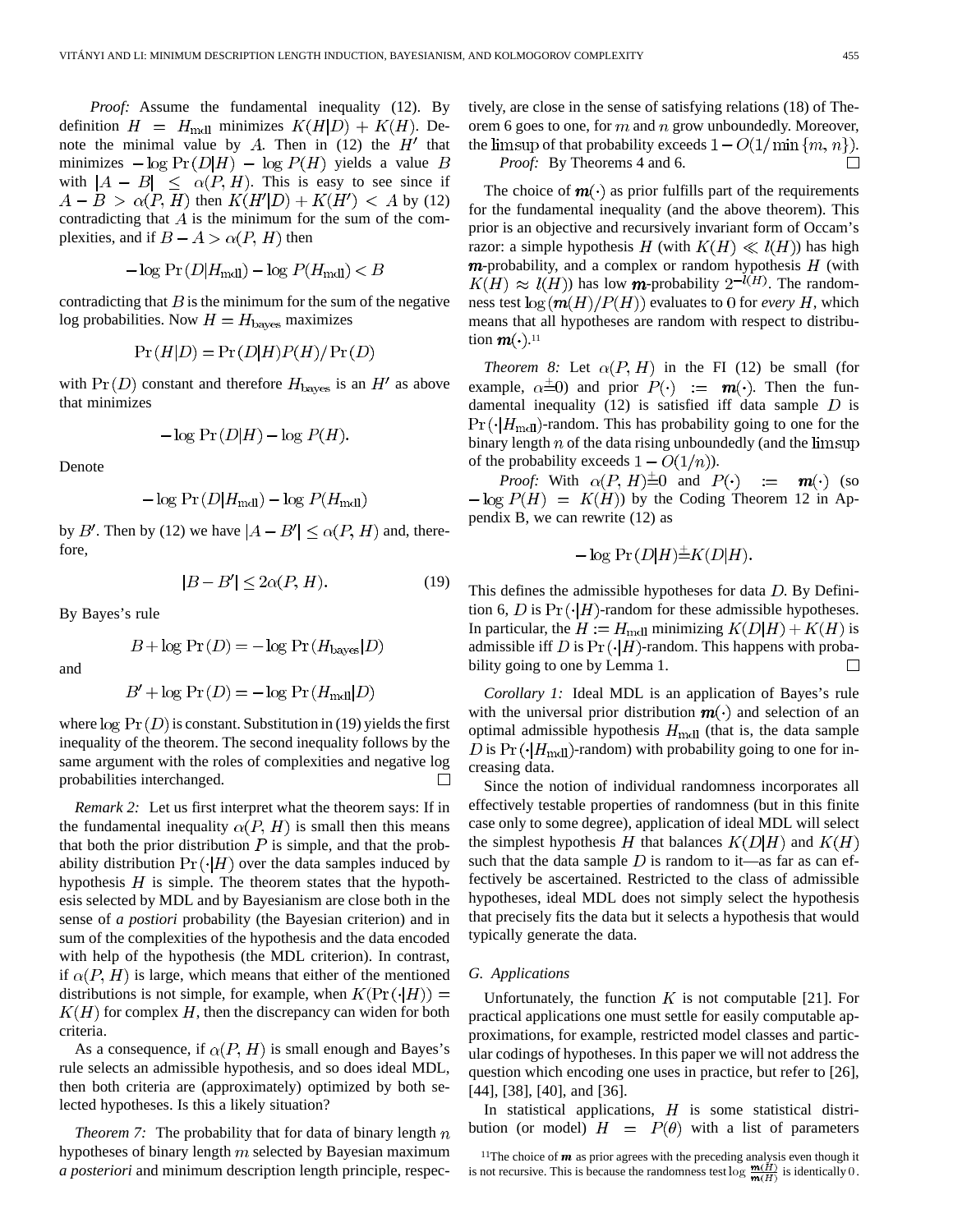$\theta = (\theta_1, \dots, \theta_k)$ , where the number k may vary and influence the (descriptional) complexity of  $\theta$ . (For example, H can be a normal distribution  $N(\mu, \sigma)$  described by  $\theta = (\mu, \sigma)$ .) Each parameter  $\theta_i$  is truncated to fixed finite precision. The data sample consists of *n* outcomes  $y = (y_1, \dots, x_n)$  of *n* trials  $\mathbf{x} = (x_1, \dots, x_n)$  for distribution  $P(\theta)$ . The data D in the above formulas is given as  $D = (\mathbf{x}, \mathbf{y})$ . By expansion of conditional probabilities we have, therefore,

$$
\Pr(D|H) = \Pr(\mathbf{x}, \mathbf{y}|H) = \Pr(\mathbf{x}|H) \cdot \Pr(\mathbf{y}|H, \mathbf{x}).
$$

In the argument above we take the negative logarithm of  $Pr(D|H)$ , that is,

$$
-\log \Pr(D|H) = -\log \Pr(\pmb{x}|H) - \log \Pr(\pmb{y}|H, \pmb{x}).
$$

Taking the negative logarithm in Bayes's rule and the analysis of the previous section now yields that MDL selects the hypothesis with highest inferred probability satisfying  $x$ is  $Pr(\cdot|H)$ -random and **y** is  $Pr(\cdot|H, x)$ -random. Bayesian reasoning selects the same hypothesis provided the hypothesis with maximal inferred probability has  $x, y$  satisfy the same conditions. Illustrative examples related to learning polynomials are given by Rissanen [26], [44].

*Remark 3. Exception-Based MDL:* A hypothesis H minimizing  $K(D|H) + K(H)$  always satisfies

$$
K(D|H) + K(H) \ge K(D).
$$

Let  $E \subseteq D$  denote the subset of the data that are *exceptions* to H in the sense of not being classified correctly by  $H$ . The following *exception-based* MDL (E-MDL) is sometimes confused with MDL: With  $E := D - D_H$  and  $D_H$  as the data set classified according to  $H$ , select

$$
H_{e-\text{mdl}} = \min_{H'} \arg\{K(H') : H' := \min \arg_H \{K(H) + K(E|H)\}\}.
$$

In E-MDL we look for the shortest description of an accepting program for the data consisting of a classification rule  $H$  and an exception list  $E$ . While this principle sometimes gives good results, application may lead to absurdity as shown in the following.

In many problems the data sample consists of positive examples only. For example, in learning (the grammar for the) English language, given the *Oxford English Dictionary.* According to E-MDL the best hypothesis is the trivial grammar  $H$ generating *all* sentences over the alphabet. This grammar gives  $K(H) \triangleq 0$  independent of D and also  $E := \emptyset$ . Consequently,

$$
\min_{H} \left\{ K(H) + K(E|H) \right\} = K(H) \stackrel{\perp}{=} 0
$$

which is absurd. The E-MDL principle is vindicated and reduces to standard MDL in the context of interpreting  $D = (\mathbf{x}, \mathbf{y})$  with x fixed as in "supervised learning." Now for constant  $K(x|H)$ 

$$
H_{\text{e--mdl}} = \min \arg_{H'} \{ K(H') : H' := \min \arg_H \{ K(H) + K(\boldsymbol{y}|H, \boldsymbol{x}) + K(\boldsymbol{x}|H) \} \}
$$

is the same as

$$
H_{\text{mdl}} = \min \arg_{H'} \{ K(H') : H' := \min \arg_H \{ K(H) + K(\boldsymbol{y}|H,\boldsymbol{x}) \} \}.
$$

Ignoring the constant  $\boldsymbol{x}$  in the conditional  $K(\boldsymbol{y}|H, \boldsymbol{x})$  corresponds to  $K(E|H)$ .  $\Box$ 

## III. PREDICTION BY MINIMUM DESCRIPTION LENGTH

Let us consider theory formation in science as the process of obtaining a compact description of past observations together with predictions of future ones. R. Solomonoff [30], [46], [31] argues that the preliminary data of the investigator, the hypotheses he proposes, the experimental setup he designs, the trials he performs, the outcomes he obtains, the new hypotheses he formulates, and so on, can all be encoded as the initial segment of a potentially infinite binary sequence. The investigator obtains increasingly longer initial segments of an infinite binary sequence  $\omega$  by performing more and more experiments on some aspect of nature. To describe the underlying regularity of  $\omega$ , the investigator tries to formulate a theory that governs  $\omega$  on the basis of the outcome of past experiments. Candidate theories (hypotheses) are identified with computer programs that compute binary sequences starting with the observed initial segment.

There are many different possible infinite sequences (histories) on which the investigator can embark. The phenomenon he wants to understand or the strategy he uses can be stochastic. Each such sequence corresponds to one never-ending sequential history of conjectures and refutations and confirmations and each initial segment has different continuations governed by certain probabilities. In this view each phenomenon can be identified with a measure  $\mu$  on the continuous sample space of infinite sequences over a basic description alphabet. This distribution  $\mu$  can be said to be the concept or phenomenon involved. Now the aim is to *predict* outcomes concerning a phenomenon  $\mu$  under investigation. In this case we have some prior evidence (prior distribution over the hypotheses, experimental data) and we want to predict future events.

This situation can be modeled by considering a sample space  $S$  of one-way infinite sequences of basic elements  $\beta$  defined by  $S = \mathcal{B}^{\infty}$ . We assume *a prior* distribution  $\mu$  over S with  $\mu(x)$ denoting the probability of a sequence starting with x. Here  $\mu(\cdot)$ is a *semimeasure*<sup>12</sup> satisfying

$$
\mu(\epsilon) \le 1
$$
  

$$
\mu(x) \ge \sum_{a \in \mathcal{B}} \mu(xa)
$$

Given a previously observed data string  $x$ , the inference problem is to predict the next symbol in the output sequence, that is, to extrapolate the sequence x. In terms of the variables in (1),  $H_{xy}$ is the hypothesis that the sequence starts with initial segment  $xy$ . Data  $D_x$  consists of the fact that the sequence starts with initial segment x. Then,  $Pr(D_x|H_{xy}) = 1$ , that is, the data is forced

<sup>&</sup>lt;sup>12</sup>Traditional notation is " $\mu(\Gamma_x)$ " instead of " $\mu(x)$ " where *cylinder*  $\Gamma_x$  =  $\{\omega \in S: \omega \text{ starts with } x\}.$  We use " $\mu(x)$ " for convenience.  $\mu$  is a *measure* if equalities hold.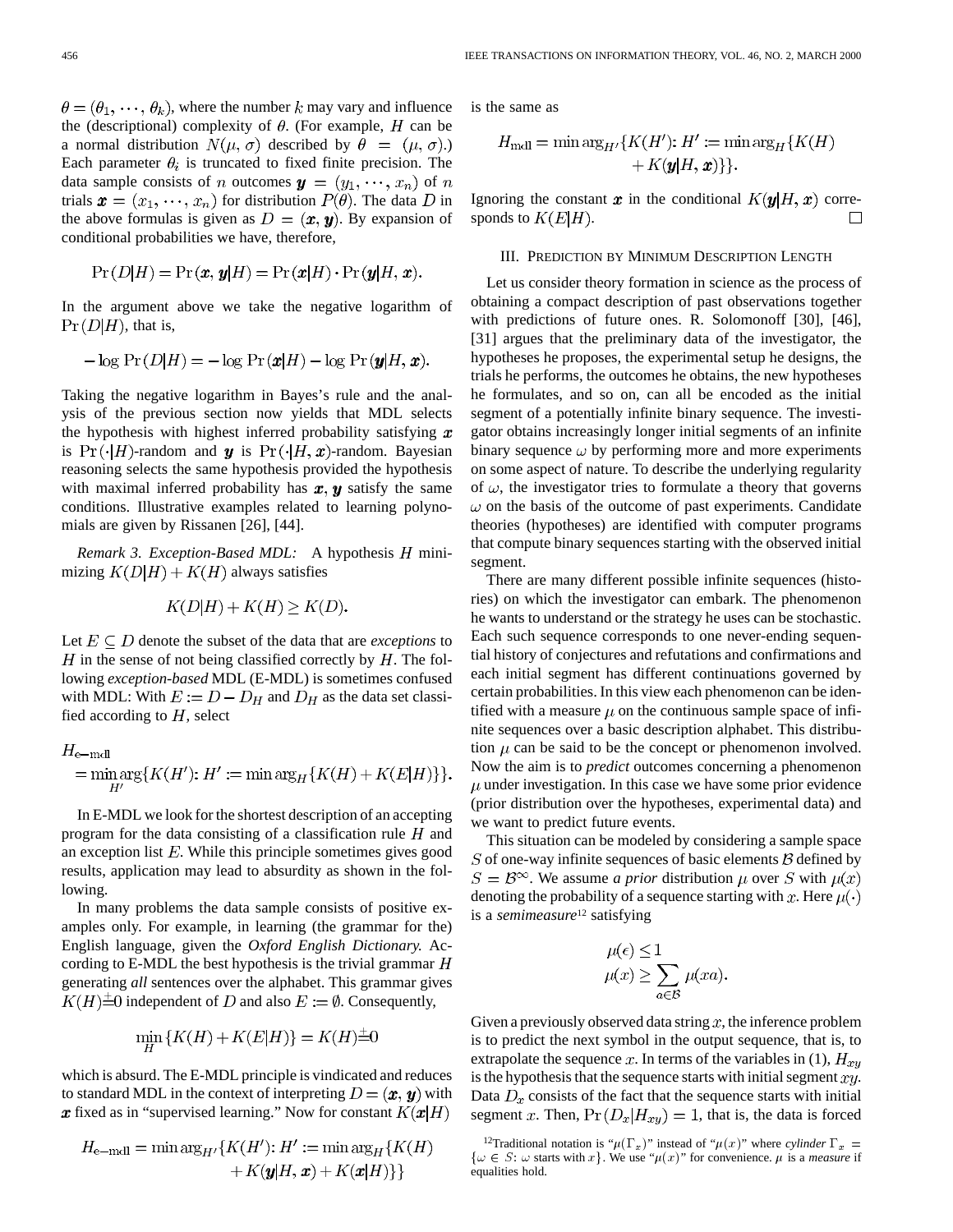by the hypothesis, or  $Pr(D_z|H_{xy}) = 0$  for z is not a prefix of xy, that is, the hypothesis contradicts the data. For  $P(H_{xy})$  and  $Pr(D_x)$  in (1) we substitute  $\mu(xy)$  and  $\mu(x)$ , respectively. For  $Pr(H_{xy}|D_x)$  we substitute  $\mu(y|x)$ . This way (1) is rewritten as

$$
\mu(y|x) = \frac{\mu(xy)}{\mu(x)}.\tag{20}
$$

The final probability  $\mu(y|x)$  is the probability of the next symbol string being  $y$ , given the initial string  $x$ . Obviously, we now only need the prior probability  $\mu$  to evaluate  $\mu(y|x)$ . The goal of inductive inference in general is to be able to either: i) predict, or extrapolate, the next element after  $x$  or ii) to infer an underlying effective process that generated  $x$ , and hence to be able to predict the next symbol. In the most general deterministic case such an effective process is a Turing machine, but it can also be a probabilistic Turing machine or, say, a Markov process. The central task of inductive inference is to find a universally valid approximation to  $\mu$  which is good at estimating the conditional probability that a given segment x will be followed by a segment  $y$ .

In general, this is impossible. But suppose we restrict the class of priors  $\mu$  to the *recursive* semimeasures<sup>13</sup> and restrict the set of basic elements to  $\{0, 1\}$ . Under this relatively mild restriction on the admissible semimeasures  $\mu$ , it turns out that we can use the *universal semimeasure*  $M$  as a "universal prior" (replacing the real prior  $\mu$ ) for prediction. The theory of the universal semimeasure M, the analog in the sample space  $\{0, 1\}^{\infty}$ of **m** in the sample space  $\{0, 1\}^*$  equivalent to  $\mathcal{N}$ , is developed in [21, Chs. 4 and 5]. It is defined with respect to a special type Turing machine called *monotone* Turing machine. The universal semimeasure  $M$  multiplicatively dominates all enumerable (Definition 12, Appendix B) semimeasures. It can be shown that if we flip a fair coin to generate the successive bits on the input tape of the universal reference monotone Turing machine, then the probability that it outputs  $x\alpha$  (*x* followed by something) is  $M(x)$ , [41].

The universal probability  $M(\cdot)$  allows us to explicitly express a universal randomness test for the elements in  $\{0, 1\}^{\infty}$  analogous to the universal randomness tests for the finite elements of  $\{0, 1\}^*$  developed in Appendix C. This notion of randomness with respect to a recursive semimeasure  $\mu$  satisfies the following explicit characterization of a universal (sequential) randomness test (for proof see [21, Ch. 4]).

*Lemma 2:* Let  $\mu$  be a recursive semimeasure on  $\{0, 1\}^{\infty}$ . An infinite binary sequence  $\omega$  is  $\mu$ -random if

$$
\sup_n \mathbf{M}(\omega_1 \cdots \omega_n) / \mu(\omega_1 \cdots \omega_n) < \infty
$$

and the set of  $\mu$ -random sequences has  $\mu$ -measure one.

In contrast with the discrete case, the elements of  $\{0, 1\}^{\infty}$ can be sharply divided into the random ones that pass *all* effective (sequential) randomness tests and the nonrandom ones that do not.

We start by demonstrating convergence of  $M(y|x)$  and  $\mu(y|x)$  for  $x \to \infty$ , with  $\mu$ -probability 1.<sup>14</sup>

<sup>13</sup>There is a Turing machine that for every x and b computes  $\mu(x)$  within precision  $2^{-b}$ .

*Theorem 10:* Let  $\mu$  be a positive recursive measure. If the length of  $y$  is fixed and the length of  $x$  grows to infinity, then

$$
\frac{\mathbf{M}(y|x)}{\mu(y|x)} \to 1
$$

with  $\mu$ -probability one. The infinite sequences  $\omega$  with prefixes x satisfying the displayed asymptotics are precisely the  $\mu$ -random sequences.

*Proof:* We use an approach based on the Submartingale Convergence Theorem, [11, pp. 324–325], which states that the following property holds for each sequence of random variables  $\omega_1, \omega_2, \cdots$ . If  $f(\omega_{1:n})$  is a  $\mu$ -submartingale, and the  $\mu$ -expectation  $\mathbf{E}[f(\omega_{1:n})] < \infty$ , then it follows that  $\lim_{n\to\infty} f(\omega_{1:n})$ exists with  $\mu$ -probability one.

In our case

$$
t(\omega_{1\,:\,n}|\mu) = \frac{\mathbf{M}(\omega_{1\,:\,n})}{\mu(\omega_{1\,:\,n})}
$$

is a  $\mu$ -submartingale, and the  $\mu$ -expectation  $\mathbf{E}t(\omega_{1:n}|\mu) \leq 1$ . Therefore, there is a set  $A \subseteq \{0, 1\}^{\infty}$  with  $\mu(A) = 1$ , such that for each  $\omega \in A$  the limit  $\lim_{n \to \infty} t(\omega_{1:n}|\mu) < \infty$ . These are the  $\mu$ -random  $\omega$ 's by [21, Corollary 4.5.5]. Consequently, for fixed m, for each  $\omega$  in A, we have

$$
\lim_{n \to \infty} \frac{\mathbf{M}(\omega_{1+n+m})/\mu(\omega_{1+n+m})}{\mathbf{M}(\omega_{1+n})/\mu(\omega_{1+n})} = 1
$$

provided the limit of the denominator is not zero. The latter fact is guaranteed by the universality of **M**: for every  $x \in \{0, 1\}^*$ we have  $M(x)/\mu(x) \geq 2^{-K(\mu)}$  by [21, Theorem 4.5.1 and eq.  $(4.11)$ ].  $\Box$ 

*Example 4:* Suppose we are given an infinite decimal sequence  $\omega$ . The even positions contain the subsequent digits of  $\pi = 3.1415...,$  and the odd positions contain uniformly distributed, independently drawn random decimal digits. Then,  $\mathbf{M}(a|\omega_{1:2i}) \rightarrow 1/10$  for  $a = 0, 1, \dots, 9$ , while  $M(a|\omega_{1:2i+1}) \rightarrow 1$  if a is the *i*th digit of  $\pi$ , and to 0 otherwise. ♦

The universal distribution combines a weighted version of the predictions of all enumerable semimeasures, including the prediction of the semimeasure with the shortest program. It is not *a priori* clear that the shortest program dominates in all cases—and as we shall see it does not. However, we show that in the overwhelming majority of cases—the typical

<sup>14</sup>We can express the "goodness" of predictions according to  $M$  with respect to a true  $\mu$  as follows: Let  $S_n$  be the  $\mu$ -expected value of the square of the difference in  $\mu$ -probability and  $M$ -probability of 0 occurring at the *n*th prediction

$$
S_n = \sum_{l(x)=n-1} \mu(x) (\mathbf{M}(0|x) - \mu(0|x))^2.
$$

We may call  $S_n$  the *expected squared error at the* nth prediction. The following celebrated result of Solomonoff, [31], says that  $M$  is very suitable for prediction (a proof using Kulback–Leibler divergence is given in [21]) .

*Theorem* 9: Let  $\mu$  be a recursive semimeasure. Using the notation of Footnote 14,  $\sum_{n} S_n \le k/2$  with  $k = K(\mu) \ln 2$ . (Hence,  $\widetilde{S}_n$  converges to 0 faster than  $\frac{1}{n}$ ).

However, Solomonoff's result is not strong enough to give the required convergence of conditional probabilities with  $\mu$ -probability 1.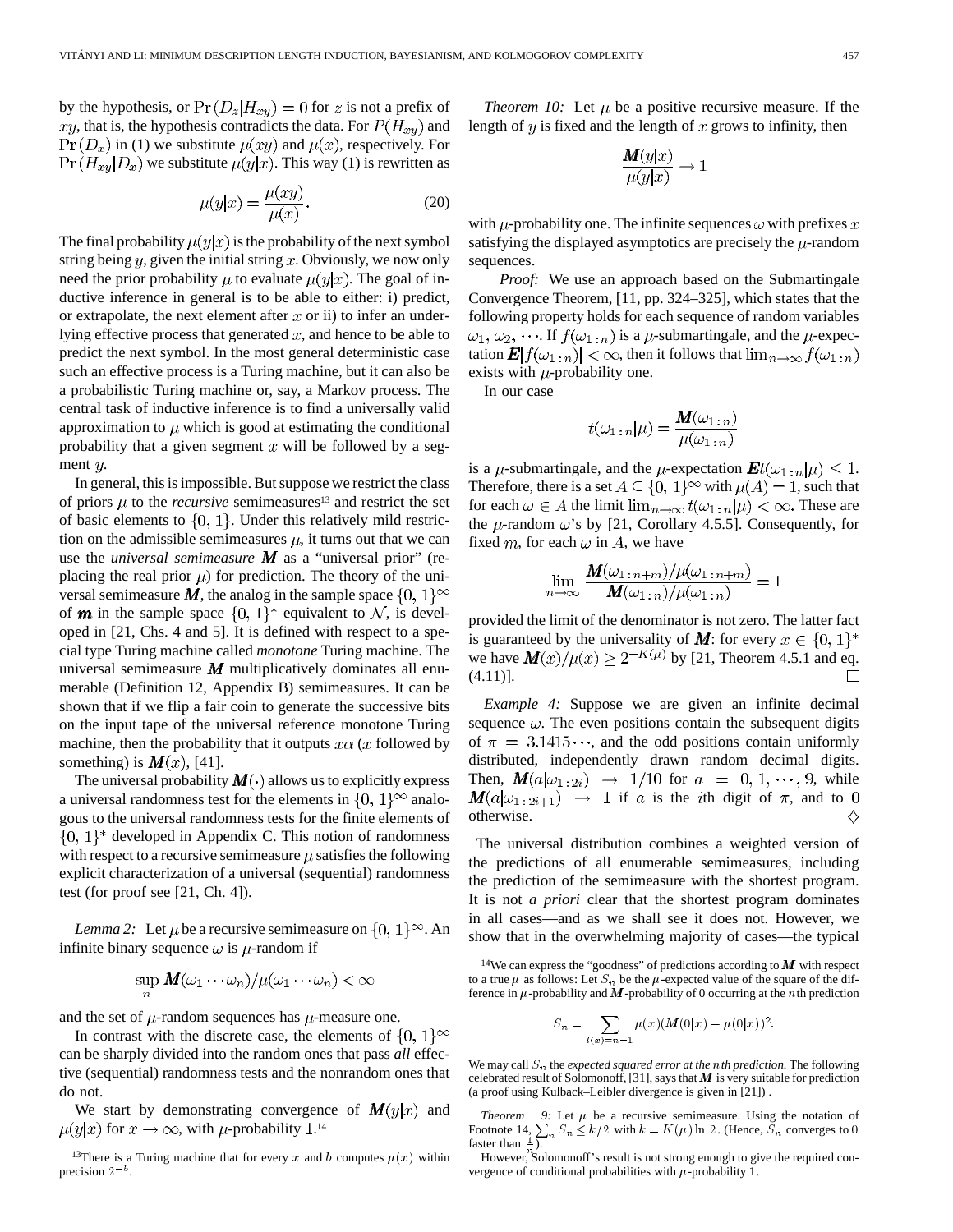cases—the shortest program dominates sufficiently to use shortest programs for prediction.

Taking the negative logarithm on both sides of (20), we want to determine y with  $l(y) = n$  that minimizes

$$
-\log \mu(y|x) = -\log \mu(xy) + \log \mu(x).
$$

This  $y$  is the most probable extrapolation of  $x$ .

*Definition 9:* Let  $U$  be the reference monotone machine. The complexity  $Km$ , called *monotone complexity*, is defined as  $Km$ : monotone complexity

$$
Km(x) = \min \{l(p): U(p) = x\omega, \omega \in \{0, 1\}^{\infty}\}\
$$

We omit the Invariance Theorem for  $K_m$  complexity, stated and proven completely analogous to the theorems with respect to the  $C$  and  $K$  varieties.

*Theorem 11:* Let  $\mu$  be a recursive semimeasure, and let  $\omega$  be a  $\mu$ -random infinite binary sequence and  $xy$  be a finite prefix of  $\omega$ . For  $l(x)$  growing unboundedly and  $l(y)$  fixed

$$
\lim_{l(x)\to\infty} -\log \mu(y|x) \stackrel{+}{=} Km(xy) - Km(x) < \infty
$$

where  $Km(xy)$  and  $Km(x)$  grow unboundedly.

*Proof:* By definition,  $-\log M(x) \leq Km(x)$  since the left-hand side of the inequality weighs the probability of *all* programs that produce  $x$  while the right-hand side weighs the probability of the shortest program only. In the discrete case we have the Coding Theorem 12:  $K(x) = -\log M(x)$ . L. A. Levin [18] erroneously conjectured that also  $Km(x) = -\log M(x)$ . But P. Gács [13] showed that they are different, although the differences must in some sense be very small.

*Claim 1:*

$$
- \log M(x) \le Km(x)^{-1} - \log M(x) + Km(l(x)); \quad (21)
$$
  
\n
$$
\sup_{x \in \{0,1\}^*} |-\log M(x) - Km(x)| = \infty.
$$

However, for  $a$  priori almost all infinite sequences  $x$ , the difference between  $Km(\cdot)$  and  $-\log M(\cdot)$  is bounded by a constant [13].

*Claim 2:*

i) For random strings  $x \in \{0, 1\}^*$  we have  $Km(x)$  +  $\log M(x) \stackrel{+}{=} 0.$ 

ii) There exists a function  $f(n)$  which goes to infinity with  $n \to \infty$  such that  $Km(x) + \log M(x) \ge f(l(x))$ , for infinitely many x. If x is a finite binary string, then we can choose  $f(n)$ as the inverse of some version of Ackermann's function.

Let  $\omega$  be a  $\mu$ -random infinite binary sequence and  $\tau \nu$  be a finite prefix of  $\omega$ . For  $l(x)$  grows unboundedly with  $l(y)$  fixed, we have by Theorem 10

$$
\lim_{l(x)\to\infty} \log \mu(y|x) - \log M(y|x) = 0. \tag{22}
$$

Therefore, if  $x$  and  $y$  satisfy the above conditions, then maximizing  $\mu(y|x)$  over y means minimizing  $-\log M(y|x)$ .

It is shown in Claim 2 that  $-\log M(x)$  is slightly smaller than  $Km(x)$ , the length of the shortest program for x on the reference universal monotonic machine. For binary programs this difference is very small, Claim 1, but can be unbounded in the length of  $x$ .

Together this shows the following. Given  $xy$  that is a prefix of a (possibly not  $\mu$ -random)  $\omega$ , optimal prediction of fixed length extrapolation y from an unboundedly growing prefix x of  $\omega$ need not necessarily be achieved by the shortest programs for xy and x minimizing  $Km(xy) - Km(x)$ , but is achieved by considering the weighted version of all programs for  $xy$  and  $x$ which is represented by

$$
- \log \mathbf{M}(xy) + \log \mathbf{M}(x)
$$
  
=  $(K\mathbf{m}(xy) - g(xy)) - (K\mathbf{m}(x) - g(x)).$ 

Here  $g(x)$  is a function which can rise to in between the inverse of the Ackermann function and  $Km(l(x)) \leq \log \log x$ —but only in case  $x$  is not  $\mu$ -random.

Therefore, for certain  $x$  and  $y$  which are *not*  $\mu$ -random, optimization using the minimum-length programs may result in incorrect predictions. For  $\mu$ -random x we have that  $-\log m(x)$ and  $Km(x)$  coincide up to an additional constant independent of x, that is,  $g(xy) = g(x) \pm 0$ , Claim 2. Hence, together with (22), the theorem is proven.  $\Box$ 

By its definition  $Km$  is monotone in the sense that always  $Km(xy) - Km(x) \geq 0$ . The closer this difference is to zero, the better the shortest effective monotone program for  $x$  is also a shortest effective monotone program for  $xy$  and hence predicts y given x. Therefore, for all large enough  $\mu$ -random x, predicting by determining  $y$  which minimizes the difference of the minimum program lengths of  $xy$  and  $x$  gives a good prediction. Here  $y$  should be preferably large enough to eliminate the influence of the  $O(1)$  term.

*Corollary 2. Prediction by Data Compression:* Assume the conditions of Theorem 11. With  $\mu$ -probability going to one as  $l(x)$  grows unboundedly, a fixed-length y extrapolation from x maximizes  $\mu(y|x)$  iff y can be maximally compressed with respect to x in the sense that it minimizes  $Km(xy) - Km(x)$ . That is,  $y$  is the string that minimizes the length difference between the shortest program that outputs  $xy \cdots$  and the shortest program that outputs  $x \cdots$ .

## IV. CONCLUSION

The analysis of both hypothesis identification by ideal MDL and prediction shows that maximally compressed descriptions give good results on data that is individually random with respect to the contemplated probabilistic hypothesis. This situation occurs with probability going to one with increasing data.

## APPENDIX A

## KOLOMOGROV COMPLEXITY

The Kolmogorov complexity [15] of a finite object  $x$  is the length of the shortest effective binary description of  $x$ . We give some definitions to establish notation. For more details see [41]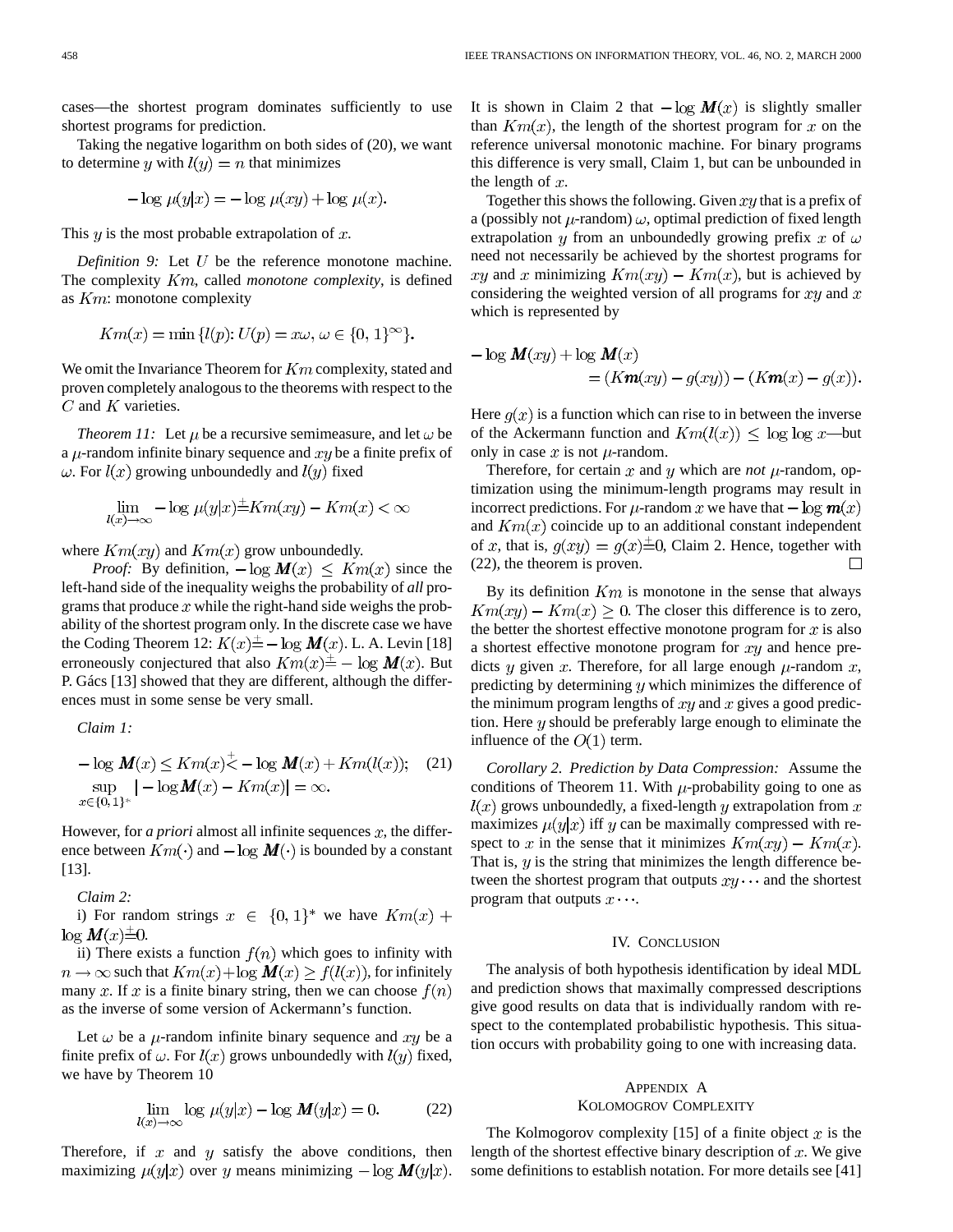and [21]. Let  $x, y, z \in \mathcal{N}$ , where  $\mathcal N$  denotes the natural numbers and we identify  $\mathcal N$  and  $\{0, 1\}^*$  according to the correspondence

$$
(0, \epsilon), (1, 0), (2, 1), (3, 00), (4, 01), \cdots.
$$

Here  $\epsilon$  denotes the *empty word* " with no letters. The *length*  $l(x)$ of  $x$  is the number of bits in the binary string  $x$ . For example,  $l(010) = 3$  and  $l(\epsilon) = 0$ .

The emphasis is on binary sequences only for convenience; observations in any alphabet can be so encoded in a way that is "theory neutral."

A binary string x is a *proper prefix* of a binary string y if we can write  $x = yz$  for  $z \neq \epsilon$ . A set  $\{x, y, \dots\} \subseteq \{0, 1\}^*$  is *prefix-free* if for any pair of distinct elements in the set neither is a prefix of the other. A prefix-free set is also called a *prefix code.* Each binary string  $x = x_1 x_2 \cdots x_n$  has a special type of prefix code, called a *self-delimiting code*

$$
\overline{x} = x_1 x_1 x_2 x_2 \cdots x_n \neg x_n
$$

where  $\neg x_n = 0$  if  $x_n = 1$  and  $\neg x_n = 1$  otherwise. This code is self-delimiting because we can determine where the codeword  $\bar{x}$  ends by reading it from left to right without scanning past the end of  $x$ . Using this code we define the standard self-delimiting code for x to be  $x' = l(x)x$ . It is easy to check that  $l(\overline{x}) = 2n$ and  $l(x') = n + 2\log n$ .

Let  $T_1, T_2, \dots$  be a standard enumeration of all Turing machines, and let  $\phi_1, \phi_2, \cdots$  be the enumeration of corresponding functions which are computed by the respective Turing machines. That is,  $T_i$  computes  $\phi_i$ . These functions are the *partial recursive* functions or *computable* functions. The Kolmogorov complexity  $C(x)$  of x is the length of the shortest binary program from which  $x$  is computed. Formally, we define this as follows.

*Definition 10:* The *Kolmogorov complexity* of x given  $y$  (for free on a special input tape) is

$$
C(x|y) = \min_{p, i} \{ l(i'p) \colon \phi_i(p, y) = x, \, p \in \{0, 1\}^*, \, i \in \mathcal{N} \}.
$$

Define  $C(x) = C(x|\epsilon)$ .

Though defined in terms of a particular machine model, the Kolmogorov complexity is machine-independent up to an additive constant and acquires an asymptotically universal and absolute character through Church's thesis, from the ability of universal machines to simulate one another and execute any effective process. The Kolmogorov complexity of an object can be viewed as an absolute and objective quantification of the amount of information in it. This leads to a theory of *absolute* information *contents* of *individual* objects in contrast to classic information theory which deals with *average* information *to communicate* objects produced by a *random source* [21].

For technical reasons we need a variant of complexity, so-called prefix complexity, which is associated with Turing machines for which the set of programs resulting in a halting computation is prefix-free. We can realize this by equipping the Turing machine with a one-way input tape, a separate work tape, and a one-way output tape. Such Turing machines are called prefix machines since the halting programs for anyone of them form a prefix-free set. Taking the universal prefix machine  $U$  we can define the prefix complexity analogously with the plain Kolmogorov complexity. If  $x^*$  is the first shortest program for x then the set  $\{x^*\colon U(x^*) = x, x \in \{0, 1\}^*\}$  is a *prefix code.* That is, each  $x^*$  is a codeword for some  $x$ , and if  $x^*$  and  $y^*$  are codewords for x and y with  $x \neq y$  then  $x^*$  is not a prefix of  $y^*$ .

Let  $\langle \cdot \rangle$  be a standard invertible effective one–one encoding from  $\mathcal{N} \times \mathcal{N}$  to prefix-free recursive subset of  $\mathcal{N}$ . For example, we can set  $\langle x, y \rangle = x'y'$ . We insist on prefix-freeness and recursiveness because we want a universal Turing machine to be able to read an image under  $\langle \cdot \rangle$  from left to right and determine where it ends, without reading past the last symbol.

*Definition 11:* The *prefix Kolmogorov complexity* of x given  $y$  (for free) is

$$
K(x|y) = \min_{p,i} \{l(\langle p, i \rangle) : \phi_i(\langle p, y \rangle) = x, \ p \in \{0, 1\}^*, \ i \in \mathcal{N}\}.
$$

Define  $K(x) = K(x|\epsilon)$ .

The nice thing about  $K(x)$  is that we can interpret  $2^{-K(x)}$ as a probability distribution since  $K(x)$  is the length of a shortest prefix-free program for  $x$ . By the fundamental Kraft's inequality, see for example [8], [21], we know that if  $l_1, l_2, \cdots$ are the codeword lengths of a prefix code, then  $\sum_{x} 2^{-l_x} \leq 1$ . This leads to the notion of universal distribution—a rigorous form of Occam's razor—in Appendix B.

# APPENDIX B

## UNIVERSAL DISTRIBUTION

A Turing machine  $T$  computes a function on the natural numbers. However, we can also consider the computation of realvalued functions. For this purpose we consider both the argument of  $\phi$  and the value of  $\phi$  as a pair of natural numbers according to the standard pairing function  $\langle \cdot \rangle$ . We define a function from  $\mathcal N$  to the reals  $\mathcal R$  by a Turing machine  $T$  computing a function  $\phi$  as follows. Interprete the computation  $\phi(\langle x, t \rangle) = \langle p, q \rangle$ to mean that the quotient  $p/q$  is the rational valued the approximation of  $f(x)$ .

*Definition 12:* A function  $f : \mathcal{N} \to \mathcal{R}$  is *enumerable* if there is a Turing machine T computing a total function  $\phi$  such that  $\phi(x, t+1) \ge \phi(x, t)$  and  $\lim_{t \to \infty} \phi(x, t) = f(x)$ . This means that  $f$  can be computably approximated from below. If  $f$  can also be computably approximated from above then we call  $f$ *recursive.*

A function  $P:\mathcal{N} \to [0, 1]$  is a *probability distribution* if  $\sum_{x \in \mathcal{N}} P(x) \leq 1$ . (The inequality is a technical convenience. We can consider the surplus probability to be concentrated on the undefined element  $u \notin \mathcal{N}$ .)

Consider the family  $\mathcal{E} \mathcal{P}$  of *enumerable* probability distributions on the sample space  $\mathcal N$  (equivalently,  $\{0, 1\}^*$ ). It is known, [21], that  $\mathcal{EP}$  contains an element  $\boldsymbol{m}$  that multiplicatively dominates all elements of  $\mathcal{EP}$ . That is, for each  $P \in \mathcal{EP}$  there is a constant c such that  $cm(x) > P(x)$  for all  $x \in \mathcal{N}$ . We call **m** a *universal distribution.*

The family  $\mathcal{EP}$  contains all distributions with computable parameters which have a name, or in which we could conceivably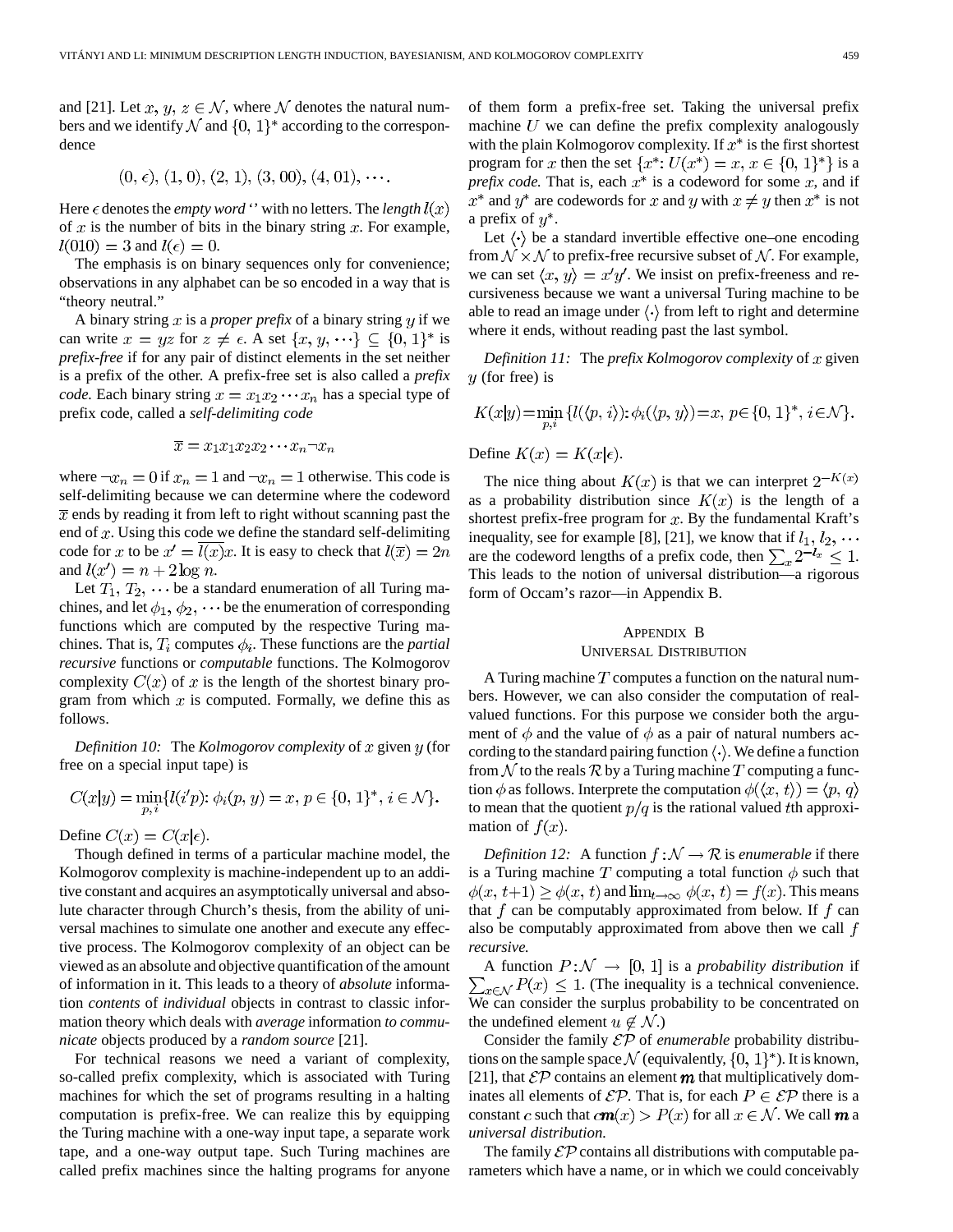be interested, or which have ever been considered. The dominating property means that  $m$  assigns at least as much probability to each object as any other distribution in the family  $\mathcal{E} \mathcal{P}$ does—up to the multiplicative factor. In this sense it is a universal *a priori* by accounting for maximal ignorance. It turns out that if the true *a priori* distribution in Bayes's rule is recursive, then using the single distribution  $M$ , or its continuous analog the measure **m** on the sample space  $\{0, 1\}^{\infty}$  (Section III), is provably as good as using the true *a priori* distribution.

We also know, [19], [12], [9], that

*Theorem 12:*

$$
-\log \mathbf{m}(x) = K(x) \pm O(1). \tag{23}
$$

That means that  $m$  assigns high probability to simple objects and low probability to complex or random objects. For example, for  $x = 00 \cdots 0$  (*n* 0's) we have  $K(x) \neq K(n) < \log n + 2 \log \log n$  since the program

#### ''

prints x. (The additional  $2 \log \log n$  term is the penalty term for a self-delimiting encoding.) Then,  $1/(n \log^2 n) = O(m(x))$ . But if we flip a coin to obtain a string  $y$  of  $n$  bits, then with overwhelming probability  $K(y) \stackrel{+}{\gt} n$  (because y does not contain effective regularities which allow compression), and hence  $m(y) = O(1/2^n)$ .

# APPENDIX C RANDOMNESS TESTS

One can consider those objects as nonrandom in which one can find sufficiently many regularities. In other words, we would like to identify "incompressibility" with "randomness." This is proper if the sequences that are incompressible can be shown to possess the various properties of randomness (stochasticity) known from the theory of probability. That this is possible is the substance of the celebrated theory developed by the Swedish mathematician P. Martin-Löf [22]. This theory was further elaborated in [41], [28], [45], [17], [43], and later papers.

There are many properties known which probability theory attributes to random objects. To give an example, consider sequences of  $n$  tosses with a fair coin. Each sequence of  $n$  zeros and ones is equiprobable as an outcome: its probability is  $2^{-n}$ . If such a sequence is to be random in the sense of a proposed new definition, then the number of ones in  $x$  should be near to  $n/2$ , the number of occurrences of blocks " $00$ " should be close to  $n/4$ , and so on.

It is not difficult to show that each such single property separately holds for all incompressible binary strings. But we want to demonstrate that incompressibility implies all conceivable effectively testable properties of randomness (both the known ones and the as yet unknown ones). This way, the various theorems in probability theory about random sequences carry over automatically to incompressible sequences.

In the case of finite strings we cannot hope to distinguish sharply between random and nonrandom strings. For instance, considering the set of binary strings of a fixed length, it would not be natural to fix an  $m$  and call a string with m zeros random and a string with  $m + 1$  zeros nonrandom.

We take some ideas from statistics. Consider a sample space  $S$ with an associated distribution  $P$ . Given an element  $x$  of the sample space, we want to test the hypothesis " $x$  is a typical outcome." Practically speaking, the property of being typical is the property of belonging to any reasonable majority. In choosing an object at random, we have confidence that this object will fall precisely in the intersection of all such majorities. The latter condition we identify with  $x$  being random.

To ascertain whether a given element of the sample space belongs to a particular reasonable majority we introduce the notion of a test. Generally, a test is given by a prescription which, for every level of significance  $\epsilon$ , tells us for what elements x of S the hypothesis "x belongs to majority  $M$  in  $S$ " should be rejected, where  $\epsilon = 1 - P(M)$ . Taking  $\epsilon = 2^{-m}$ ,  $m = 1, 2, \dots$ , this amounts to saying that we have a description of the set  $V \subseteq \mathcal{N} \times S$  of nested *critical regions* 

$$
V_m = \{x: (m, x) \in V\}
$$
  

$$
V_m \supseteq V_{m+1}, \qquad m = 1, 2, \cdots
$$

The condition that  $V_m$  be a critical region on the *significance level*  $\epsilon = 2^{-m}$  amounts to requiring, for all *n* 

$$
\sum_{x} \{P(x): l(x) = n, x \in V_m\} \le \epsilon.
$$

The complement of a critical region  $V_m$  is called the  $(1 - \epsilon)$ *confidence interval.* If  $x \in V_m$ , then the hypothesis "x belongs" to majority  $M$ ," and, therefore, the stronger hypothesis " $x$  is random," is rejected with significance level  $\epsilon$ . We can say that x fails the test at the level of critical region  $V_m$ .

*Example 5:* A string  $x_1x_2 \cdots x_n$  with many initial zeros is not very random. We can test this aspect as follows. The special test V has critical regions  $V_1, V_2, \cdots$ . Consider  $x = 0.x_1x_2...x_n$  as a rational number, and each critical region as a half-open interval  $V_m = [0, 2^{-m})$  in  $[0, 1), m = 1, 2, \cdots$ . Then the subsequent critical regions test the hypothesis " $x$  is random" by considering the subsequent digits in the binary expansion of  $x$ . We reject the hypothesis on the significance level  $\epsilon = 2^{-m}$  provided  $x_1 = x_2 = \cdots = x_m = 0$ .

*Example 6:* Another test for randomness of finite binary strings rejects when the relative frequency of ones differs too much from 1. This particular test can be implemented by rejecting the hypothesis of randomness of  $x = x_1x_2 \cdots x_n$ at level  $\epsilon = 2^{-m}$  provided  $|2f_n - n| > g(n, m)$ , where  $f_n = \sum_{i=1}^n x_i$ , and  $g(n, m)$  is the least number determined by the requirement that the number of binary strings  $x$  of length  $n$ for which this inequality holds is at most  $2^{n-m}$ . ♦

In practice, statistical tests are *effective* prescriptions such that we can compute, at each level of significance, for what strings the associated hypothesis should be rejected. It would be hard to imagine what use it would be in statistics to have tests that are not effective in the sense of computability theory.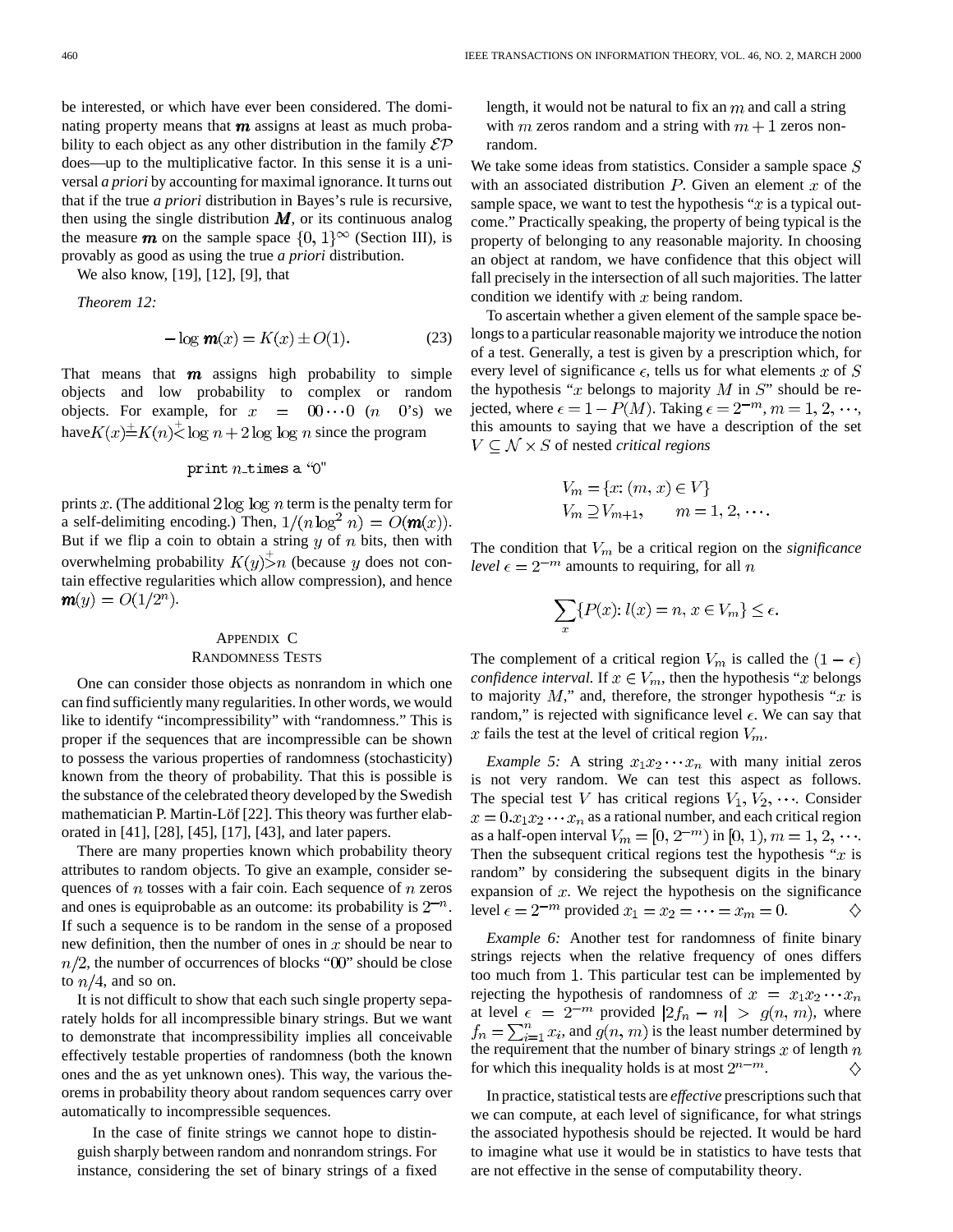*Definition 13:* Let  $P$  be a recursive probability distribution on the sample space N. A total function  $\delta: \mathcal{N} \to \mathcal{N}$  is a P-test (Martin-Löf test for randomness) if

- 1)  $\delta$  is enumerable (the set  $V = \{(m, x): \delta(x) \geq m\}$  is recursively enumerable); and
- 2)  $\sum {P(x) : \delta(x) \ge m, l(x) = n} \le 2^{-m}$ , for all *n* and *m*.

The critical regions associated with the common statistical tests are present in the form of the sequence  $V_1 \supseteq V_2 \supseteq \cdots$ , where  $V_m = \{x: \delta(x) \geq m\}$ , for  $m \geq 1$ . Nesting is assured since  $\delta(x) \ge m + 1$  implies  $\delta(x) \ge m$ . Each set  $V_m$  is recursively enumerable because of Item 1).

A particularly important case is when  $P$  is the uniform distribution, defined by  $L(x) = 2^{-2l(x)-1}$ . The restriction of L to strings of length *n* is defined by  $L_n(x) = 2^{-n}$  for  $l(x) = n$  and 0 otherwise. (By definition,  $L_n(x) = L(x|l(x) = n)$ .) Then, Item 2) can be rewritten as  $\sum_{x \in V_m} L_n(x) \leq 2^{-m}$  which is the same as

$$
d({x: l(x) = n, x \in V_m}) \le 2^{n-m}
$$

In this case we often speak simply of a *test,* with the uniform distribution  $L$  understood.

In statistical tests membership of  $(m, x)$  in V can usually be determined in polynomial time in  $l(m) + l(x)$ .

*Example 7:* The previous test examples can be rephrased in terms of Martin-Löf tests. Let us try a more subtle example. A real number such that all bits in odd positions in its binary representation are 1's is not random with respect to the uniform distribution. To show this we need a test which detects sequences of the form  $x = 1x_21x_41x_61x_8 \cdots$ . Define a test  $\delta$  by

$$
\delta(x) = \max\{i \colon x_1 = x_3 = \dots = x_{2i-1} = 1\}
$$

and  $\delta(x) = 0$  if  $x_1 = 0$ . For example:  $\delta(01111) = 0$ ;  $\delta(10011) = 1; \delta(11011) = 1; \delta(10100) = 2; \delta(11111) = 3.$ To show that  $\delta$  is a test we have to show that  $\delta$  satisfies the definition of a test. Clearly,  $\delta$  is enumerable (even recursive). If  $\delta(x) \geq m$  where  $l(x) = n \geq 2m$ , then there are  $2^{m-1}$  possibilities for the  $(2m - 1)$ -length prefix of x, and  $2^{n-(2m-1)}$  possibilities for the remainder of x. Therefore,  $d\{x: \delta(x) \geq m, l(x) = n\} \leq 2^{n-m}.$ 

*Definition 14:* A universal Martin-Löf test for randomness with respect to distribution  $P$ , *a universal P-test* for short, is a test  $\delta_0(\cdot|P)$  such that for each P-test  $\delta$ , there is a constant c, such that for all x, we have  $\delta_0(x|P) \geq \delta(x) - c$ .

We say that  $\delta_0(\cdot|P)$  (additively) majorizes  $\delta$ . Intuitively,  $\delta_0(\cdot|P)$  constitutes a test for randomness which incorporates all particular tests  $\delta$  in a single test. No test for randomness  $\delta$  other than  $\delta_0(\cdot|P)$  can discover more than a constant amount more deficiency of randomness in any string  $x$ . In terms of critical regions, a universal test is a test such that if a binary sequence is random with respect to that test, then it is random with respect to any conceivable test, neglecting a change in significance level. With  $\delta_0(\cdot|P)$  a universal P-test, let  $U = \{(m, x): \delta_0(x|P) \ge m\}$ , and, for

any test  $\delta$ , let  $V = \{(m, x): \delta(x) \geq m\}$ . Then, defining the associated critical zones as before, we find

$$
V_{m+c} \subseteq U_m, \ m = 1, 2, \cdots
$$

where  $c$  is a constant (dependent only on  $U$  and  $V$ ). It is a major result that there exists a universal  $P$ -test. The proof goes by first showing that the set of all tests is enumerable.

*Lemma 3:* We can effectively enumerate all P-tests.

*Proof:* (Sketch.) We start with the standard enumeration  $\phi_1, \phi_2, \cdots$  of partial recursive functions from N into  $\mathcal{N} \times \mathcal{N}$ , and turn this into an enumeration  $\delta_1$ ,  $\delta_2$ ,  $\cdots$  of all and only P-tests. The list  $\phi_1, \phi_2, \cdots$  enumerates all and only recursively enumerable sets of pairs of integers as  $\{\phi_i(x): x \geq 1\}$  for  $i =$ 1, 2,  $\cdots$ . In particular, for any P-test  $\delta$ , the set  $\{(m, x): \delta(x) \geq 1\}$  $m$  occurs in this list. The *only* thing we have to do is to eliminate those  $\phi_i$  of which the range does not correspond to a P-test. This gives the idea. For details see [21].  $\Box$ 

*Theorem 13:* Let  $\delta_1, \delta_2, \cdots$  be an enumeration of above P-tests. Then,  $\delta_0(x|P) = \max{\{\delta_y(x) - y: y \ge 1\}}$  is a universal  $P$ -test.

*Proof:* Note first that  $\delta_0(\cdot | P)$  is a total function on N because of Item 2) in Definition 14.

1) The enumeration  $\delta_1, \delta_2, \cdots$  in Lemma 3 yields an enumeration of recursively enumerable sets

$$
\{(m, x): \delta_1(x) \ge m\}, \ \{(m, x): \delta_2(x) \ge m\}, \ \cdots.
$$

Therefore,  $V = \{(m, x): \delta_0(x|P) \geq m\}$  is recursively enumerable.

2) Let us verify that the critical regions are small enough: for each  $n$ 

$$
\sum_{l(x)=n} \{P(x): \delta_0(x|P) \ge m\}
$$
  
\n
$$
\le \sum_{y=1}^{\infty} \sum_{l(x)=n} \{P(x): \delta_y(x) \ge m + y\}
$$
  
\n
$$
\le \sum_{y=1}^{\infty} 2^{-m-y} = 2^{-m}.
$$

3) By its definition,  $\delta_0(\cdot|P)$  majorizes each  $\delta$  additively. Hence, it is universal. П

By definition of  $\delta_0(\cdot|P)$  as a universal P-test, any particular P-test  $\delta$  can discover at most a constant amount more regularity in a sequence x than does  $\delta_0(\cdot|P)$ , in the sense that for each  $\delta_y$ we have  $\delta_y(x) \leq \delta_0(x|P) + y$  for all x.

For any two universal P-tests  $\delta_0(\cdot|P)$  and  $\delta'_0(\cdot|P)$ , there is a constant  $c \geq 0$ , such that for all x, we have  $\delta_0(x|P)$  –  $\delta'_{0}(x|P)| \leq c.$ 

We started out with the objective to establish in what sense incompressible strings may be called random.

*Theorem 14:* The function  $f(x) = l(x) - C(x|l(x)) - 1$  is a universal  $L$ -test with  $L$  the uniform distribution.

*Proof:*

1) We first show that  $f(x)$  is a test with respect to the uniform distribution. The set  $\{(m, x): f(x) \ge m\}$  is recur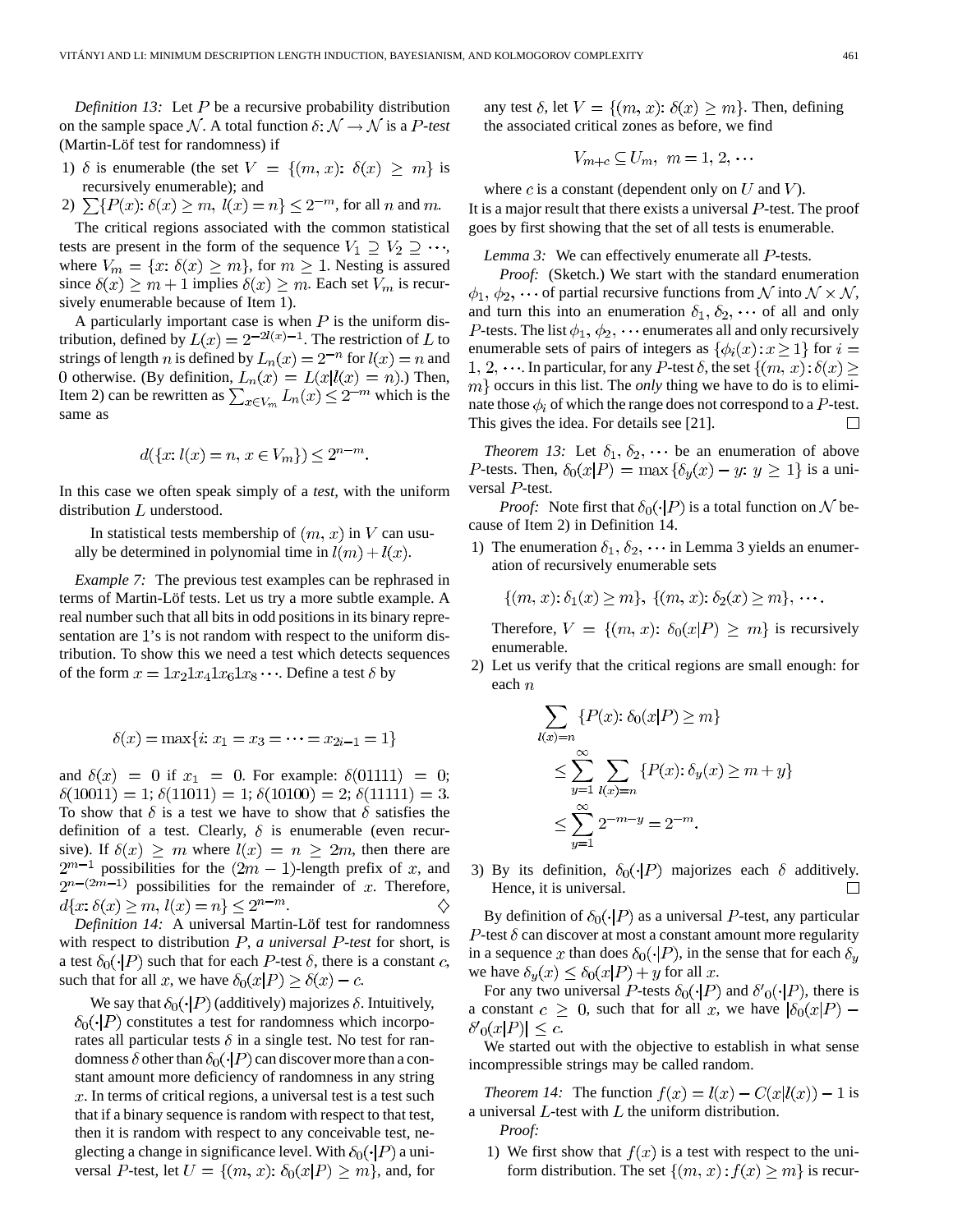sively enumerable since  $C()$  can be approximated from above by a recursive process.

- 2) We verify the condition on the critical regions. Since the number of x's with  $C(x|l(x)) \leq l(x) - m - 1$  cannot exceed the number of programs of length at most  $l(x)$  –  $m-1$ , we have  $d({x : f(x) \ge m}) \le 2^{l(x)-m} - 1$ .
- 3) We show that for each test  $\delta$ , there is a constant c, such that  $f(x) \geq \delta(x) - c$ . The main idea is to bound  $C(x|l(x))$ by exhibiting a description of x, given  $l(x)$ . Fix x. Let the set  $A$  be defined as

$$
A = \{z \colon \delta(z) \ge \delta(x), \, l(z) = l(x) \}.
$$

We have defined A such that  $x \in A$  and  $d(A) \leq$  $2^{l(x)-\delta(x)}$ . Let  $\delta = \delta_y$  in the standard enumeration  $\delta_1, \delta_2, \cdots$  of tests. Given y,  $l(x)$ , and  $\delta(x)$ , we can enumerate all elements of A. Together with  $x$ 's index  $j$ in enumeration order of A, this suffices to find x. We pad the standard binary representation of  $j$  with nonsignificant zeros to a string  $s = 00 \cdots 0j$  of length  $l(x) - \delta(x)$ . This is possible since  $l(s) \geq l(d(A))$ . The purpose of changing j to s is that now the number  $\delta(x)$  can be deduced from  $l(s)$  and  $l(x)$ . In particular, there is a Turing machine which computes x from input  $\overline{y}s$ , when  $l(x)$  is given for free. Consequently, since  $C(\ )$  is the shortest effective description  $C(x|l(x)) \leq l(x) - \delta(x) + 2l(y) + 1$ . Since y is a constant depending only on  $\delta$ , we can set  $c = 2l(y) + 2.$ П

In Theorem 13, we have exhibited a universal  $P$ -test for randomness of a string  $x$  of length  $n$  with respect to an arbitrary recursive distribution P over the sample set  $S = \mathcal{B}^n$  with  $\mathcal{B} =$  $\{0, 1\}.$ 

The universal  $P$ -test measures how justified is the assumption that x is the outcome of an experiment with distribution  $P$ . We now use  $m$  to investigate alternative characterizations of random elements of the sample set  $S = \mathcal{B}^*$  (equivalently,  $S = \mathcal{N}$ ).

*Definition 15:* Let  $P$  be a recursive probability distribution on N. A *sum* P-test is a nonnegative enumerable function  $\delta$ satisfying

$$
\sum_{x} P(x)2^{\delta(x)} \le 1. \tag{24}
$$

A *universal sum P*-test is a test that additively dominates each sum  $P$ -test.

The sum tests of Definition 15 are slightly stronger than the tests according to Martin-Löf's original Definition 13.

*Lemma 4:* Each sum P-test is a P-test. If  $\delta(x)$  is a P-test, then there is a constant c such that  $\delta'(x) = \delta(x) - 2\log \delta(x) - c$ is a sum  $P$ -test.

*Proof:* It follows immediately from the new definition that for all  $n$ 

$$
\sum \{ P(x) \colon \delta(x) > k, \, l(x) = n \} \le 2^{-k}.\tag{25}
$$

If  $(25)$  is false, then we contradict  $(24)$  by

$$
\sum_{x \in \mathcal{N}} P(x) 2^{\delta(x)} > \sum_{l(x) = n} P(x) 2^k \ge 1.
$$

Conversely, if  $\delta(x)$  satisfies (25) for all n, then for some constant c, the function  $\delta(x) - 2\log \delta(x) - c$  satisfies (24).  $\Box$ 

This shows that the sum test is not much stronger than the original test. One advantage of (24) is that it is just one inequality, instead of infinitely many, one for each  $n$ . We give an exact expression for a universal sum  $P$ -test in terms of complexity.

*Theorem 15:* Let  $P$  be a recursive probability distribution. The function

$$
\kappa_0(x|P) = \log(\mathbf{m}(x)/P(x))
$$

is a universal sum  $P$ -test.

*Proof:* Since  $\boldsymbol{m}$  is enumerable, and  $P$  is recursive,  $\kappa_0(x|P)$  is enumerable. We first show that  $\kappa_0(x|P)$  is a sum  $P$ -test

$$
\sum_{x} P(x) 2^{\kappa_0(x|P)} = \sum_{x} \mathbf{m}(x) \le 1.
$$

It is only left to show that  $\kappa_0(x|P)$  additively dominates all sum P-tests. For each sum P-test  $\delta$ , the function  $P(x)2^{\delta(x)}$ is a semimeasure that is enumerable. It has been shown, Appendix B, that there is a positive constant  $c$  such that  $c \cdot \mathbf{m}(x) \ge P(x)2^{\delta(x)}$ . Hence, there is another constant c such that  $c \cdot \kappa_0(x|P) \ge \delta(x)$ , for all x.  $\Box$ 

*Example 8:* An important case is as follows. If we consider a distribution P restricted to a domain  $A \subset \mathcal{N}$ , then we have two choices for the universal sum  $P$ -test

i)  $\log(\mathbf{m}(x|A)/P(x|A))$ . For example, if  $L_n$  is the uniform distribution on  $A = \{0, 1\}^n$ , then the universal sum  $L_n$ -test for  $x \in A$  becomes

$$
\log(\mathbf{m}(x|A)/L_n(x))\dot{=}n-K(x|n).
$$

We have  $L_n(x) = 1/2^n$  and  $\log m(x|A) = -K(x|A)$  by the Coding Theorem, Appendix B where we can describe  $A$ by giving  $n$ .

ii)  $\log(\mathbf{m}(x)/P(x|A))$  where we view  $P(x|A)$  as a distribution  $P_A(x)$  that is positive only on subdomain A. For the uniform distribution  $L_n$  this gives the universal sum  $L_n$ -test

$$
\log\left(\mathbf{m}(x)/L_n(x)\right) = n - K(x). \qquad \diamond
$$

*Example 9:* The Noiseless Coding Theorem states that the Shannon–Fano code, which codes a source word  $x$  straightforwardly as a word of about  $-\log P(x)$  bits, Appendix B, nearly achieves the optimal expected codeword length. This code is uniform in the sense that it does not use any characteristics of  $x$ itself to associate a codeword with a source word  $x$ . The code that codes each source word x as a codeword of length  $K(x)$ also achieves the optimal expected codeword length. This code is nonuniform in that it uses characteristics of individual  $x$ 's to obtain shorter codewords. Any difference in codeword length between these two encodings for a particular object  $x$  can only be due to exploitation of the individual regularities in  $x$ .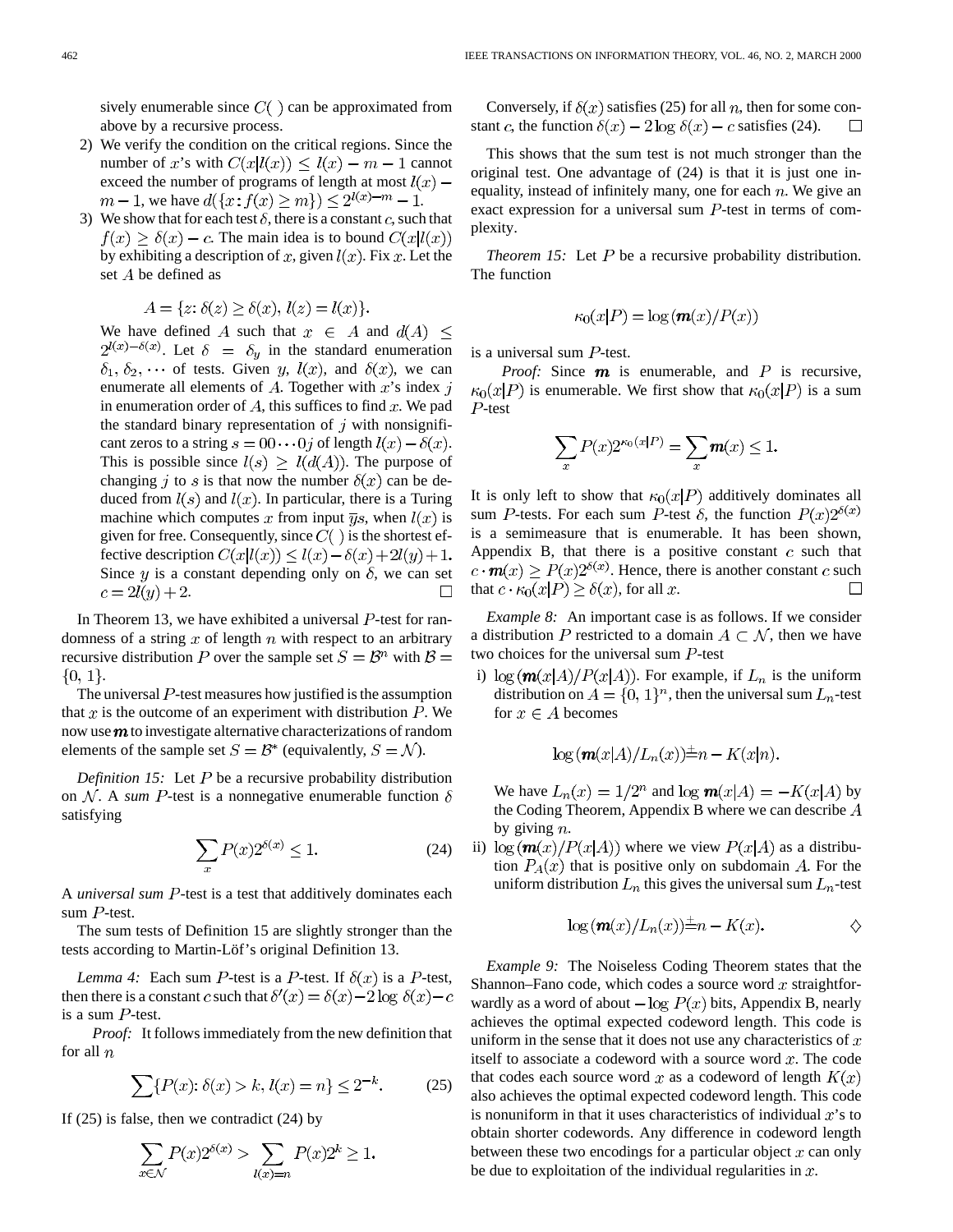Define the *randomness deficiency* of a finite object *with respect* to  $P$  as

$$
-[\log P(x)] - K(x) \stackrel{+}{=} -\log P(x) + \log \mathbf{m}(x) \stackrel{+}{=} \kappa_0(x)P
$$

by the major theorems in this appendix. That is, the randomness deficiency is the outcome of the universal sum  $P$ -test of Theorem 15. ♦

*Example 10:* Let us compare the randomness deficiency as measured by  $\kappa_0(x|P)$  with that measured by the universal test  $\delta_0(x)$ , for the uniform distribution. That test consisted actually of tests for a whole family  $L_n$  of distributions, where  $L_n$  is the uniform distribution such that each  $L_n(x) = 2^{-n}$  for  $l(x) = n$ , and zero otherwise. Rewrite  $\delta_0(x)$  as

$$
\delta_0(x|L_n) = n - C(x|n)
$$

for  $l(x) = n$ , and  $\infty$  otherwise. This is close to the expression for  $\kappa_0(x|L_n)$  obtained in Example 8. From the relations between C and K in [21] it follows that

$$
|\delta_0(x|L_n) - \kappa_0(x|L_n)| < 2 \log C(x).
$$

The formulation of the universal sum test in Theorem 15 can be interpreted as to express the notion of randomness of objects with respect to a given distribution. While for infinite binary sequences the Martin-Löf theory gives a sharp distinction between the random and the nonrandom sequences, for finite sequences this distinction is blurred. We cannot say that a given finite string is random and by changing one bit it becomes nonrandom. Therefore, we more or less arbitrarily introduce cutoff points. The real significance lies in the fact that a random sequence should have small randomness deficiency as defined previously. In the main text in Definition 6 we define an element x to be Martin-Löf random with respect to distribution  $P$  if  $\kappa_0(x|P) \prec K(P)$ .

This means that for x to be random  $P(x)$  should be large enough, not in absolute value but relative to  $m(x)$ . If we did not have this revitalization, then we would not be able to distinguish between random and nonrandom outcomes for the uniform distribution  $L_n(x)$  above.

Let us look at an example. Let  $x = 00 \cdots 0$  of length n. Then,  $\kappa_0(x|L_n) \pm n - K(x|n) \pm n$ . If we flip a coin *n* times to generate y, then with overwhelming probability  $K(y|n) \geq n$ and  $\kappa_0(y|L_n) = O(1)$ .

*Example 11: Markov's Inequality* says the following. Let P be any probability distribution,  $f$  any nonnegative function with *P*-expected value  $\mathbf{E} = \sum_{x} P(x) f(x) < \infty$ . For  $\mathbf{E} \ge 0$  we have

$$
\sum \{P(x): f(x)/E > k\} < 1/k.
$$

Let  $P$  be any probability distribution (not necessarily recursive). The P-expected value of  $\mathbf{m}(x)/P(x)$  is

$$
\sum_{x} P(x) \frac{\mathbf{m}(x)}{P(x)} \le 1.
$$

 $\mathbb{R}^{\mathbb{Z}}$ 

Then, by Markov's Inequality

$$
\sum_{x} \{P(x) : \mathbf{m}(x) \le kP(x)\} \ge 1 - \frac{1}{k}.
$$
 (26)

Since  $m$  dominates all enumerable semimeasures multiplicatively, we have for all  $x$ 

$$
P(x) \le c_P m(x)
$$
, and it can be shown  $c_P = 2^{K(P)}$ . (27)

Equations (26) and (27) have the following consequences.

1) If  $x$  is a random sample from a simple recursive distribution P, where "simple" means that  $K(P)$  is small, then  $m$  is a good estimate for  $P$ . For instance, if  $x$  is randomly drawn from distribution  $P$ , then the probability that

$$
c_P^{-1}m(x) \le P(x) \le c_Pm(x)
$$

is at least  $1 - 1/c_P$ .

2) If we know or believe that x is random with respect to  $P$ , and we know  $P(x)$ , then we can use  $P(x)$  as an estimate of  $m(x)$ .

In both cases the degree of approximation depends on the index of  $P$ , and the randomness of  $x$  with respect to  $P$ , as measured by the randomness deficiency

$$
\kappa_0(x|P) = \log(\mathbf{m}(x)/P(x)).
$$

For example, the uniform discrete distribution on  $\mathcal{B}^*$  can be defined by  $L(x) = 2^{-2l(x)}$ . Then, for each n we have  $L_n(x) =$  $L(x|l(x) = n)$ . To describe L takes  $O(1)$  bits, and, therefore,

$$
\kappa_0(x|L) \pm l(x) - K(x).
$$

The randomness deficiency  $\kappa_0(x|L) \stackrel{+}{=} 0$  iff  $K(x) \stackrel{+}{>} l(x)$ , that is, if  $x$  is random.

The nonrecursive "distribution"  $m(x) = 2^{-K(x)}$  has the remarkable property that the test  $\kappa_0(x|\mathbf{m})\pm 0$  for all x: the test shows all outcomes  $x$  random with respect to it. We can interpret (26) and (27) as saying that if the real distribution is  $P$ , then  $P(x)$  and  $m(x)$  are close to each other with large P-probability. Therefore, if  $x$  comes from some unknown recursive distribution P, then we can use  $m(x)$  as an estimate for  $P(x)$ . In other words,  $\mathbf{m}(x)$  can be viewed as the universal *a priori* probability of  $x$ .

The universal sum P-test  $\kappa_0(x|P)$  can be interpreted in the framework of hypothesis testing as the likelihood ratio between hypothesis  $P$  and the fixed alternative hypothesis  $m$ . In ordinary statistical hypothesis testing, some properties of an unknown distribution  $P$  are taken for granted, and the role of the universal test can probably be reduced to some tests that are used in statistical practice. ♦

#### ACKNOWLEDGMENT

The authors wish to thank R. Solomonoff who suggested to also analyze the case of prediction. J. Rissanen, C. Wallace, D. Dowe, P. Grünwald, K. Korb, and the anonymous referees gave valuable comments.